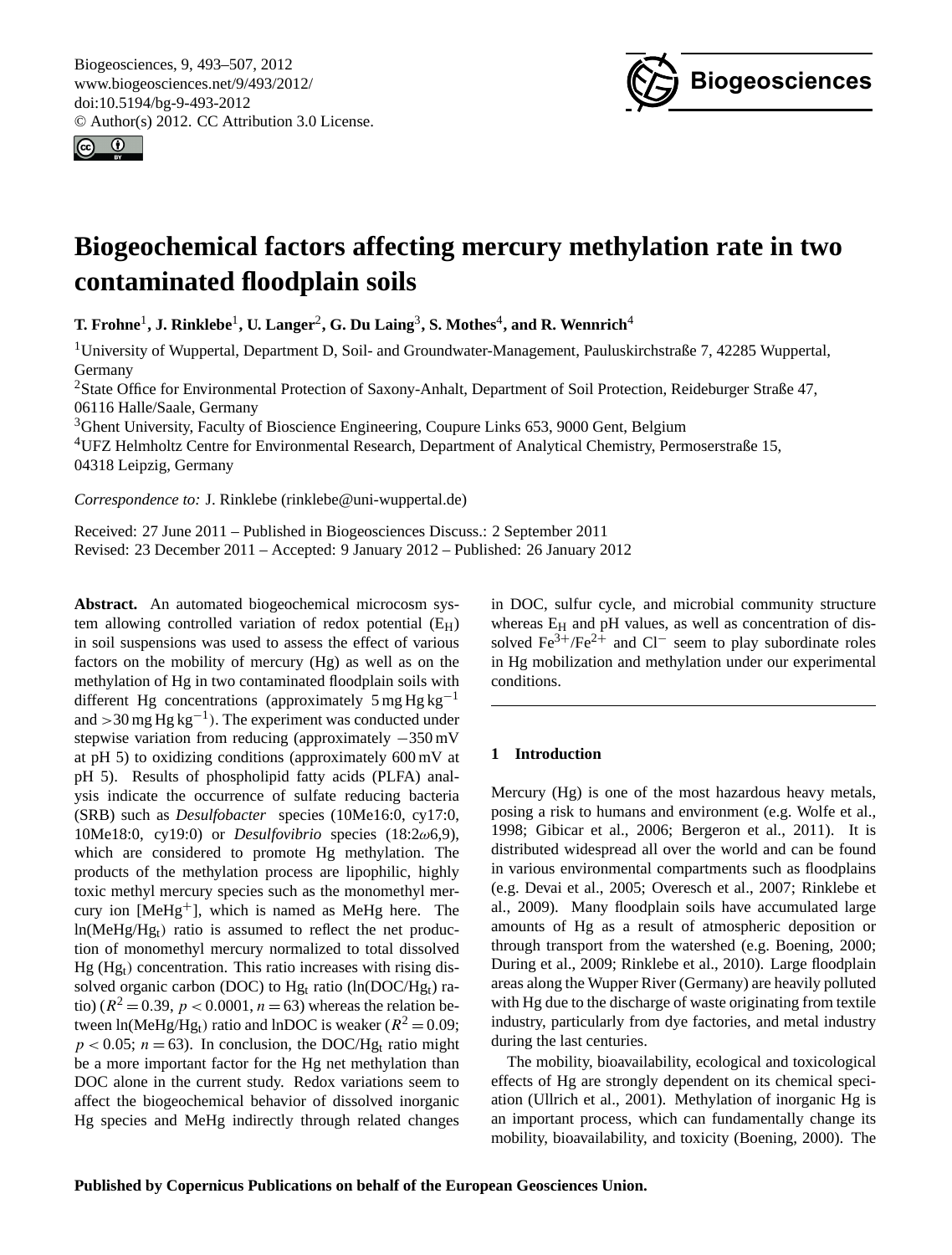products of this methylation process are lipophilic, highly toxic methyl mercury species such as dimethyl mercury  $[Me<sub>2</sub>Hg]$  or the monomethyl mercury ion  $[MeHg<sup>+</sup>]$ , which is named as MeHg in the following. Both methyl mercury species exhibit a significant risk to humans and wildlife due to its neurotoxicity and tendency to accumulate in the food chain (Wolfe et al., 1998; Boening, 2000; King et al., 2002; Li et al., 2010).

Generally, the mobility and methylation of Hg in frequently flooded soils is determined by a range of factors, such as redox potential  $(E_H)$ , pH, dissolved organic carbon (DOC), sulphur (S), chloride (Cl−), iron (Fe), and total dissolved Hg (Hgt) content (e.g. Skyllberg et al., 2003; De-Laune et al., 2004; Sunderland et al., 2006). Dissolved organic carbon interacts strongly with Hg by the formation of Hg-DOC complexes (e.g. Ravichandran, 2004; Khwaja et al., 2006; Feyte et al., 2010). The high affinity of Hg to DOC can partly be attributed to the binding of Hg with reactive sulfur groups in the hydrophobic acid fraction of DOC (Karlsson and Skyllberg, 2003; Shanley et al., 2008).

Mercury immobilization can be induced under anoxic conditions due to the formation of hardly soluble Hg sulfides (e.g. Skyllberg et al., 2003; Du Laing et al., 2009). Sulfides  $(S<sup>2−</sup>)$  are generated through sulfate  $(SO<sub>4</sub><sup>2−</sup>)$  reduction, which is mainly catalyzed by microorganisms. Sulfate reducing bacteria (SRB) (e.g. *Desulfovibrio desulfuricans, Desulfobulbus proprionicus*) mediate the formation of  $S^{2-}$  as a result of respiration processes that require  $SO_4^{2-}$ as a terminal electron acceptor (King et al., 2002). During Hg methylation, microorganisms increase their resistance to Hg by rendering the  $Hg^2$ <sup>+</sup> ion ineffective in disturbing the normal biochemical processes within the cell (Boening, 2000). This methylation process has been found to be mainly conducted by SRB and Fe reducing bacteria (Compeau and Bartha, 1985; Macalady et al., 2000; Fleming et al., 2006; Merritt and Amirbahman, 2009). Furthermore, it might be possible that other organisms such as aerobic bacteria, fungi, and seaweed may play a role in Hg methylation as suggested for tropical environments and mangrove wetlands (Coelho-Souza et al., 2006; Wu et al., 2011). The microbial community composition in soils and sediments can be characterized by the analysis of phospholipid fatty acids (PLFA) (e.g. Macalady et al., 2000; Rinklebe and Langer, 2006; Langer and Rinklebe, 2009). This method allows identifying the presence of SRB (Taylor and Parkes, 1985; Coleman et al., 1993; Macalady et al., 2000).

Iron can influence the dynamics of Hg in soils. For instance, Fe(hydr)oxides are able to adsorb Hg; thus, they can act as important Hg sinks (Fernandez-Martinez et al., 2006; Harris-Hellal et al., 2011). Moreover, the mobility and methylation of Hg can be influenced by Cl−, for example through the formation of Hg chloride or MeHg-Cl complexes (Davis et al., 1997; Skyllberg et al., 2003).

Although the presence of Hg and MeHg in the environment has been frequently documented (e.g. van Faassen,

1975; Boening, 2000; Agusa et al., 2005; Devai et al., 2005; Gibicar et al., 2006), mechanistic experiments aimed to study the redox-induced mobilization and immobilization of Hg and MeHg as well as information on biogeochemical factors affecting the methylation rate of Hg in floodplain soils are very scarce up to date.

Thus, our aim was to assess the impact of  $E_H$ , pH, DOC,  $SO_4^{2-}$ , Fe, and Cl<sup>-</sup> on the mobility and methylation of Hg in two floodplain soils with different Hg contamination levels (approximately 5 and >30 mg Hg kg<sup>-1</sup>, respectively) under acidic to neutral pH conditions. Therefore, we used an automatic biogeochemical microcosm system allowing establishing definite, computer-controlled redox conditions in soil suspensions.

#### **2 Materials and methods**

#### **2.1 Study site**

Soil samples were collected from two floodplain soils (Wupper  $1 = W1$ ; Wupper  $2 = W2$ ) at the lower course of the Wupper River (Germany) close to the confluence into the Rhine River (Fig. 1). The study sites are located about 15–20 km to the north of Cologne, Germany, near the town Leverkusen, (W1: 51°4′0.48" N, 6°59′0.77" E; W2:  $51°5'4.1''$  N,  $7°0'12.61''$  E). The distance between the two study sites is about 2 km. The long term average annual precipitation is approximately 800 mm and the long term average annual air temperature is  $10.8\degree$ C (DWD, 2009). The geological parent material consists of sediments of the Rhine River ("Niederrheinische Bucht"), which is predominantly shale from Devonian origin ("Rheinisches Schiefergebirge"). The study sites are used as grassland and are flooded seasonally by the Wupper River, usually in springtime (Wupperverband, 2009). The Wupper River is approximately 115 km in longitude with an average gradient of 0.4 %. The discharge averages  $15.4 \text{ m}^3 \text{ s}^{-1}$ . The catchment area of the Wupper River comprises 814 km<sup>2</sup> . Both soils are classified as Eutric Fluvisols (IUSS-ISRIC-FAO, 2006).

#### **2.2 Sampling, pre-treatment, and analysis of bulk soil**

Soil samples were collected from the genetic A-horizons (0– 10 cm for W1; 0–32 cm for W2). Soil sampling was performed in four replicates of about 1 kg each which were merged to one sample. For chemical analysis, soil material was homogenized, air-dried, and sieved to <2 mm. Subsamples were ground in an agate disc mill. Physico-chemical soil properties were determined according to standard methods (Schlichting et al., 1995). Total C  $(C_t)$  and total N  $(N_t)$ were determined via dry combustion and thermal conductivity detection using a C/N/S-Analyzer (Vario EL Heraeus, Analytik Jena, Germany). A C-MAT 550 (Stroehlein, Germany) was used to measure inorganic C by dry combustion and IRdetection. Soil organic C was calculated as the difference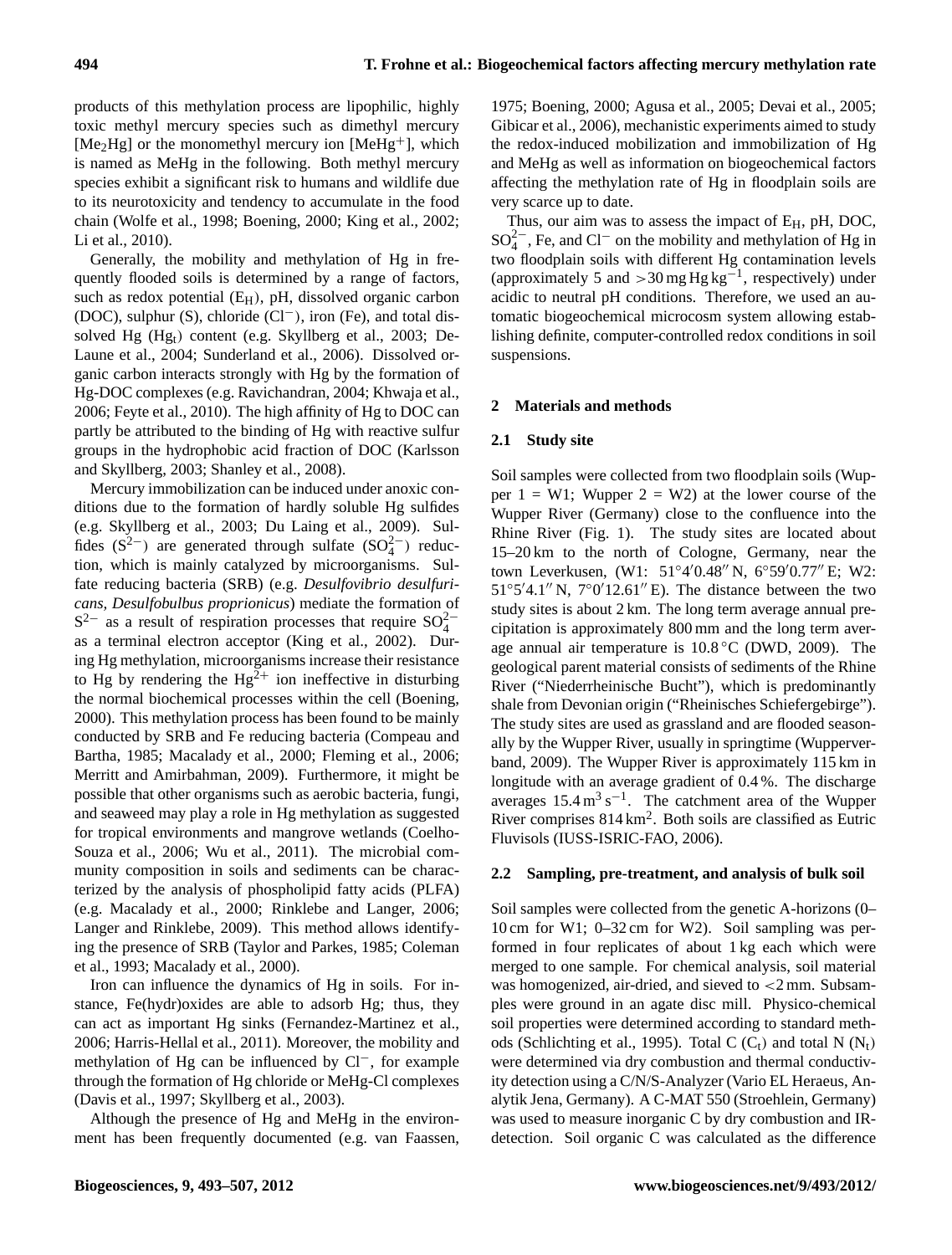between  $C_t$  and inorganic C. Particle-size distribution was measured using the pipette sampling technique by wet sieving and sedimentation (Blume et al., 2000). Total metal concentrations of the soil were quantified after digestion using aqua regia (37 % HCl + 65 % HNO<sub>3</sub>, volume ratio 3:1) ignoring the immobile silica-bound fraction. Total Hg was analyzed by a cold vapor atomic absorption spectrometer (FIMS 400, Perkin Elmer, USA). The calibration range was 0.5– 20 µg l<sup>-1</sup>. The dissolved samples were appropriate diluted for this calibration range using 0.01 M nitric acid. Analytical accuracy was achieved by the use of certified reference material (IAEA 405, IAEA 433, NIST 2709, and LGC-6139). Inductively coupled plasma atomic emission detection (Ciros CCD, Spectro, Germany) was used for determination of Fe. For the determination of total S, the soil was compressed

to pellets and S was measured by energy dispersive X-ray spectroscopy (XLAB 2000, Spectro, Germany). The calibration (using wax pellets) was done in the concentration range 0.0150–15  $g kg^{-1}$ . The following 15 reference materials had been used: GBW 7309–7312, GBW 7409–7411, LKSD 1, LKSD 4, NIST 2704, and NIST 2710.

For the soil microbial analysis (PLFA), fresh soil samples were sieved to  $\langle 2 \rangle$  mm and thereafter frozen at  $-20$  °C. After storage, samples were allowed to thaw at 4 ◦C for one day and 4 h at 20 ◦C before analysis. Phospholipid extraction and PLFA analysis were performed following the standard procedure described by White et al. (1979) and Frostegård et al. (1991). Lipids were extracted with a modified singlephase mixture chloroform-methanol-citrate buffer (1:2:0.8 v/v/v) (Bligh and Dyer, 1959). The resulting lipid material was fractionated into neutral lipids, glycolipids, and polar lipids by a silica-bonded phase column. The polar lipids were transesterified to the fatty acid methyl esters by a mild alkaline methanolysis (Guckert et al., 1985). Samples were analyzed by gas chromatography/mass spectroscopy using a Hewlett-Packard 6890 series gas chromatograph with a HP-5MS column (60.0 m length, 0.25 mm internal diameter, coated with a cross-linked 5 % phenyl methyl rubber phase with a film thickness of  $0.25 \,\text{\mu m}$  interfaced to an Agilent 5973 mass selective detector. The resulting chromatograms were evaluated by mass spectra, retention times, and nonadecanoic acid methyl ester (19:0) as the internal standard (N-5377, Sigma Chemical, Inc.). The analytical quality was confirmed by the repeated analysis of a standard bacterial acid methyl ester mix and a 37-component FAME mix (47080-U and 47885-U, Supelco, USA). PLFA were designated using the nomenclature described by Feng et al. (2003). More details regarding the method of PLFA analyses can be found in Rinklebe and Langer (2006) and Langer and Rinklebe (2009).

#### **2.3 Redox experiment**

#### **2.3.1 Biogeochemical microcosm system**

Flooding events were simulated using an automated biogeochemical microcosm system in the laboratory (Fig. 2). This system allows establishing pre-defined redox conditions in soil suspensions by flushing them with nitrogen  $(N_2)$  or oxygen  $(O_2)$ . Thus, it is possible to study the effect of  $E_H$  almost independent from other parameters. Recently this system was described in detail by Yu and Rinklebe (2011) and successfully used in previous studies for the investigation of trace gases (Yu et al., 2007), for the quantification of mercury emissions (Rinklebe et al., 2010), and for the determination of the dynamics of trace metals (Rupp et al., 2010; Frohne et al., 2011). The current study was conducted in four independent trials for each soil. The microcosms (MCs) were filled with 200 g air-dried soil and 1600 ml deionized water. Homogenous conditions were reached by stirring the slurry

**Fig. 1.** Study site.

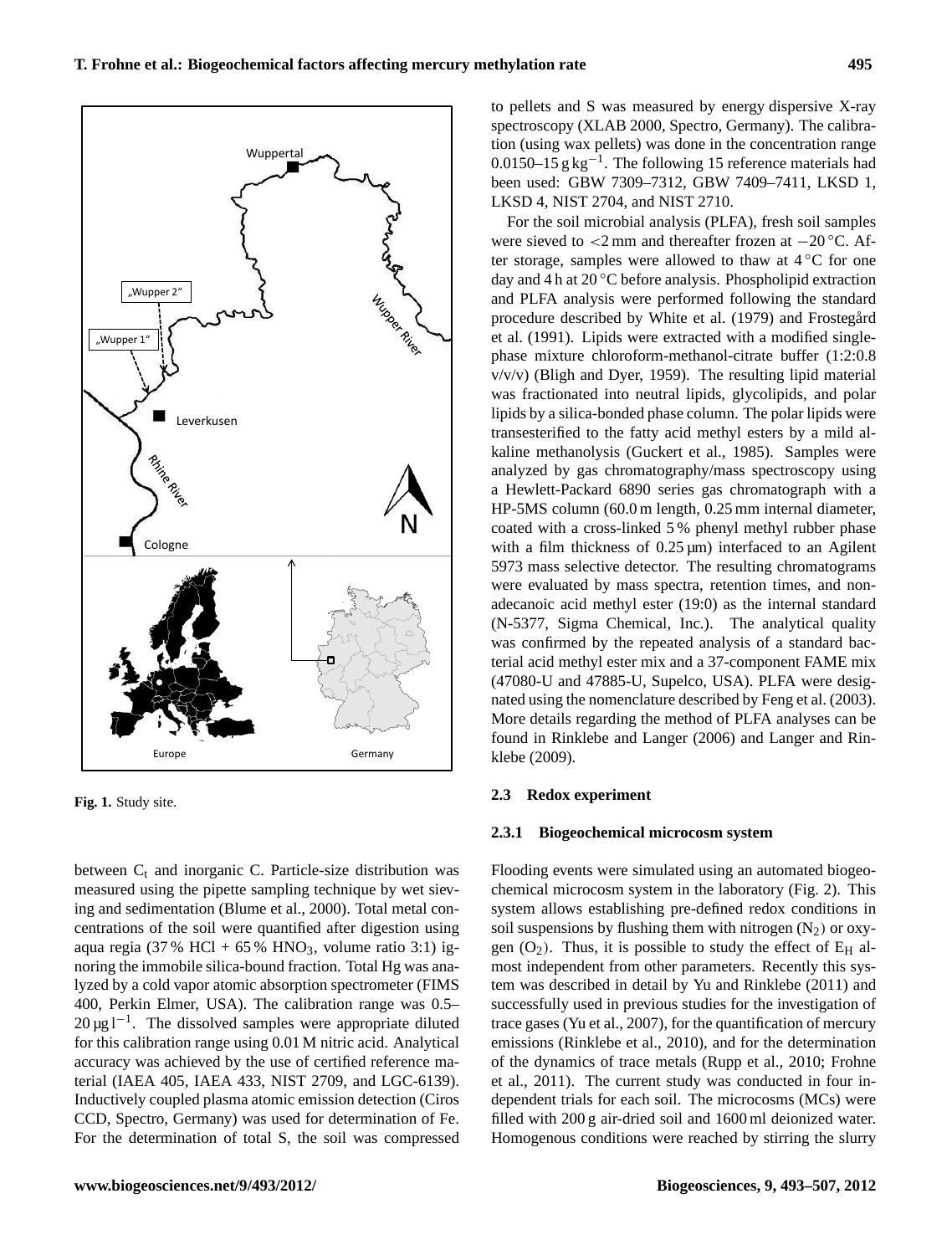continuously. Redox potential, pH, and temperature in each MC were monitored every ten minutes by electrodes (Meinsberger Elektroden, Germany) and stored by a data logger. The pH values of MC 8 and the  $E_H$  values of MC 1 after approximately 800 h incubation could not be monitored due to an error of the electrodes. The measured redox potential values were normalized to pH 5, because the mean pH during the experiment was around 5 for both soils. Thus, the corrected values will be referred to as " $E_{\text{HatpH5}}$ " in the following.

Straw and glucose were added to each MC to provide an additional source of organic matter for microorganisms. As a result, levels of  $E_{\text{HatpH5}}$  decreased (Fig. 4). This process was accelerated by continuously flushing the MCs with  $N_2$ for several days. When lowest  $E_H$  values were reached, the first sample was taken from each MC. Thereafter,  $E_H$ values were increased in steps of approximately 100 mV by adding  $O_2$ . Thereby,  $E_H$  was kept within the set  $E_H$ -windows  $\pm 10$ –20 mV around the aimed value by supplying O<sub>2</sub> or  $N_2$  automatically when the outer limits of the  $E_H$ -windows were exceeded. Redox potential was maintained for approximately 24 h within each window and afterwards set to the next window. Sampling was conducted approximately 24 h after reaching each new  $E_H$ -window (Fig. 4). The soil/water ratio remained the same during the experiment. After achieving the highest  $E_H$  levels,  $N_2$  was added to lower  $E_H$  again.

## **2.3.2 Sample preparation, sub-sampling, and storage during the redox experiment**

The slurry in the MCs was sampled using a plastic syringe connected with a PTFE tube. The slurry samples were immediately centrifuged for 15 min at 3000 rpm. Afterwards, the supernatants were filtered through a 0.45 µm Millipore membrane (Whatman Inc., Maidstone, UK) under N2-atmosphere. Thereafter, the filtrate (defined as the soluble fraction) was aliquoted to subsamples for subsequent analysis. For measuring  $Hg_t$ , the first 10 ml subsample was preserved with  $200 \mu$ l 0.2 M bromine monochloride solution (BrCl) and stored at  $8^{\circ}$ C in bottles of acid rinsed borosilicate glass with PTFE-lined caps. A second subsample (8 ml) was stored in acid rinsed glass bottles at 8 ◦C for the analysis of MeHg. Another 10 ml subsample was stabilized by addition of 400  $\mu$ l 65 % HNO<sub>3</sub> for analysis of total Fe and total S. Another subsample (10 ml) was stored at −20 ◦C and gradually thawed for the determination of DOC, Cl<sup>-</sup>, and SO<sup>2</sup><sup>-</sup>

## **2.3.3 Chemical analyses of the redox experiment samples**

Total Hg was measured with cold vapor atomic fluorescence spectrometry (CV-AFS) (mercur duo plus, Analytik Jena, Germany). Mercury standard solutions were prepared by diluting mercury standard solution 1000 mg l−1Hg (CertiPur, Merck) with deionized water. A 7-point calibration curve



**Fig. 2.** Biogeochemical microcosm setup.

including a blank sample was used for sample analysis. An intern reference sample was analyzed after every 10 samples to check the instrument drift. The drift was satisfying for all measurements. The detection limit was 10 ng l<sup>-1</sup>. The relative standard deviation of repeated measurements was below 3 % for all samples.

The analyses of MeHg in the subsample were conducted by gas chromatography with atomic emission detection (GC-AED). An amount of 2 ml of the sample was spiked with 4 ml buffer solution (pH 4.5) and 20 µl Na-propylborat solution (2 % in THF). The solution was stirred for 10 min. The Hg species were enriched from the aqueous phase by solid phase microextraction (SPME) in the headspace mode. Analytes were enriched onto a 100 µm polydimethylsiloxane (PDMS) – fibre for 30 min at a temperature of 30  $^{\circ}$ C. The prepared samples were stored at 15 ◦C until measurement. Samples were processed automatically by a multipurpose sampler (MPS2, Gerstel, Mülheim, Germany) combined with a gas chromatograph Hewlett-Packard 6890 (Agilent, Waldbronn, Germany) and a microwave-induced plasma atomic emission detector jas 2350 (jas GmbH, Moers, Germany). Thermal desorption was carried out directly in the injector of the gas chromatograph for 1 min at  $200\degree$ C. The analyses were carried out using an HP1 column  $(25 \text{ m} \times 0.32 \text{ mm} \times 0.17 \text{ µm})$ and He as carrier gas. Injection was performed in splitless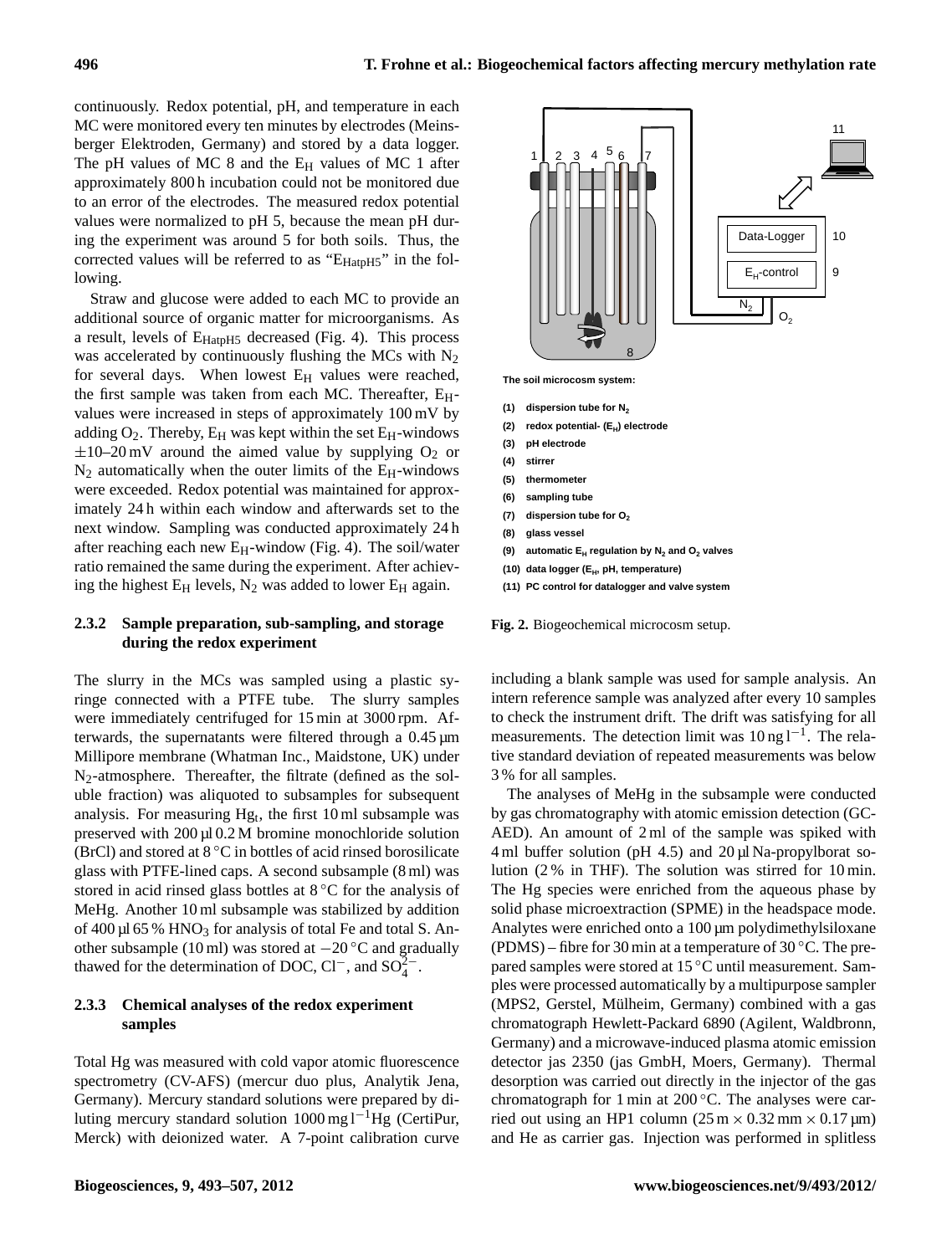mode and the oven was programmed from  $40^{\circ}$ C (2 min) to 280 °C at 25 °C min<sup>-1</sup>. Reagent gases for the AED were  $O_2$ and  $H_2$ , the make-up gas flow (He) was 130 ml min<sup>-1</sup>. The Hg emission line 254 nm was monitored. Only monomethyl mercury (MeHg<sup>+</sup>) – and no dimetyhl mercury (Me<sub>2</sub>Hg) – could be detected. The detection limit for MeHg<sup>+</sup> was  $0.8 \text{ ng Hg } 1^{-1}$ . The calibration range was  $1-100 \text{ ng Hg } 1^{-1}$ . Quality control was carried out using following reference materials: IAEA 405, IAEA 433, and CRM 462. Total Fe and S were quantified by inductively coupled plasma optical emission spectrometry (ICP-OES) (Ultima 2, Horiba Scientific, Unterhaching, Germany). A four-point calibration was conducted by diluting single standard and multi element solutions (CertiPur, Merck) with deionized water. Analysis was conducted in three replications. The relative standard deviation of replicate analysis was below 5 %.

Dissolved organic carbon was measured after 2-point calibration with a TOC-analyzer (TOC-VE, Shimadzu, Kyoto, Japan). Measurement was performed in two replications for each sample. The detection limit was 1 mg l<sup>-1</sup>. Sulfate and Cl<sup>−</sup> were determined using an ion chromatograph (Personal IC 790, Metrohm, Filderstadt, Germany) with a Metrosep A Supp 4 - column. The detection limit was  $0.03 \text{ mg l}^{-1}$  for both ions.

## **2.4 Calculations and statistical analysis**

Mean values of  $E_H$  and pH data measured every 10 min originating from 3, 6, 12, and 24 h periods prior to sampling were calculated. Values below the detection limit were excluded for the statistical analyses. Thereafter correlation and regression analyses between Hg<sup>t</sup> and MeHg on the one hand and  $E_H$ , pH, DOC, SO $_4^{2-}$ , Cl<sup>-</sup>, Fe, and S on the other hand were conducted. Relations between MeHg/Hg<sub>t</sub> and DOC/Hg<sub>t</sub> on one hand and DOC and  $Hg_t$  on the other hand were also calculated. Mean  $E_H$  and pH values of the 6h period prior to sampling were used because they revealed the highest regression coefficients in most cases. Correlation analysis was conducted by SPSS 19. ORIGIN 6.0 was used to calculate regressions and descriptive statistics. For regression analyses, the naturally logarithmised values (ln) of Hg<sub>t</sub>, MeHg, DOC, Cl<sup>-</sup>, SO<sub>4</sub><sup>2</sup><sup>-</sup>, and Fe were taken, because the range of the values differed for several orders of magnitude. According to Fowler et al. (2006), the strength of the correlations was categorized in our study as follows:  $r < 0.20$  (corresponds to the coefficient of determination  $R^2 < 0.04$ ) represent very weak correlations; *r* between 0.20 and 0.39 ( $R^2$  between 0.04 and 0.15) weak correlations; r between 0.4 and 0.69 ( $R^2$  between 0.16 and 0.48) modest correlations; and  $r > 0.69$  ( $R^2 > 0.48$ ) strong correlations.

#### **3 Results**

#### **3.1 Properties of the bulk soils**

Selected properties of the studied bulk soils are provided in Table 1. The soils of W1 and W2 mainly consist of sand and silt. The content of organic carbon is relatively high and the contents of inorganic carbon are 0.01 % (W1) and 0.005 % (W2). The pH is slightly acidic to neutral. Soil W1 is contaminated with approximately  $5 \text{ mg kg}^{-1}$  Hg, whereas soil W2 is higher contaminated and contains  $>30$  mg Hg kg<sup>-1</sup> (Table 1). For both soils, concentrations of Hg exceed the action value of 2 mg Hg kg−<sup>1</sup> set by the German Federal Soil Protection Ordinance (BBodSchV, 1999).

The results of PLFA analysis of the bulk soil are shown in Fig. 3. A total number of 26 PLFA (W1) and 20 PLFA (W2), respectively, were found in the soils. Here, those fatty acids which were previously identified as possible biomarkers for SRB are of particular interest. The fatty acids 15:0, 10Me16:0, cy17:0, 18:2ω6,9, 10Me18:0, and cy19:0 can serve as biomarkers for SRB (Taylor and Parkes, 1983; Kohring et al., 1994; Macalady et al., 2000). The fatty acids 10Me16:0 and cy19:0 revealed the highest values whereas cy17:0 and 10Me18:0 showed intermediate values in both soils. The PLFA 15:0 and  $18:2\omega$ 6,9 were low concentrated in the studied soils.

## **3.2 Redox experiment**

The variations (mean, median, and range) of the measured parameters during the  $E_H$  experiment are provided in Table 2. The range was 0.09–8.27  $\mu$ g l<sup>-1</sup> for Hg<sub>t</sub> and 1.3–101 ng l<sup>-1</sup>. for MeHg. The mean values were  $0.99 \mu g l^{-1}$  for Hg<sub>t</sub> and 14 ng l−<sup>1</sup> for MeHg. The E<sup>H</sup> ranges from −335–601 mV (all data). The pH ranges from  $4.1-7.2$  (all data) with mean values around 5 for both soils. During the experiment,  $E_H$ and pH reveal a very weak significant negative correlation  $(R^2 = 0.02; p < 0.01; n = 47,941)$ . The development of EHatpH5 measured in the slurry every 10 min during the experiment and concentrations of  $Hg_t$  in the soluble fraction at the sampling time are given in Fig. 4. The lowest  $E_{\text{HatpH5}}$ levels were around −150 and 0 mV in MCs 1–4 (W1) and between  $-100$  and  $-350$  mV in MCs 5–8 (W2). The highest EHatpH5 levels were around 500 mV for W1 and 500–600 mV for W2. The development of pH measured in the slurry every 10 min and the values of MeHg in the soluble fraction at the sampling points during the experiment are given in Fig. 5. The mean initial pH was  $7.0 \pm 0.2$  for W1 (MCs 1–4) and  $5.7 \pm 0.3$  for W2 (MCs 5–8). The pH dropped rapidly in all MCs to values between 4 and 5. Afterwards, the pH slightly increased in all MCs when increasing the  $E_H$  stepwise. A relationship between  $Hg_t$  and  $E_H$ , or between pH and MeHg in the course of the experiment is not obvious (Figs. 4 and 5).

The  $ln(MeHg/Hg_t)$  ratio revealed a modest positive relationship with  $ln(DOC/Hg_t)$  ( $R^2 = 0.39$ ;  $p < 0.0001$ ;  $n = 63$ )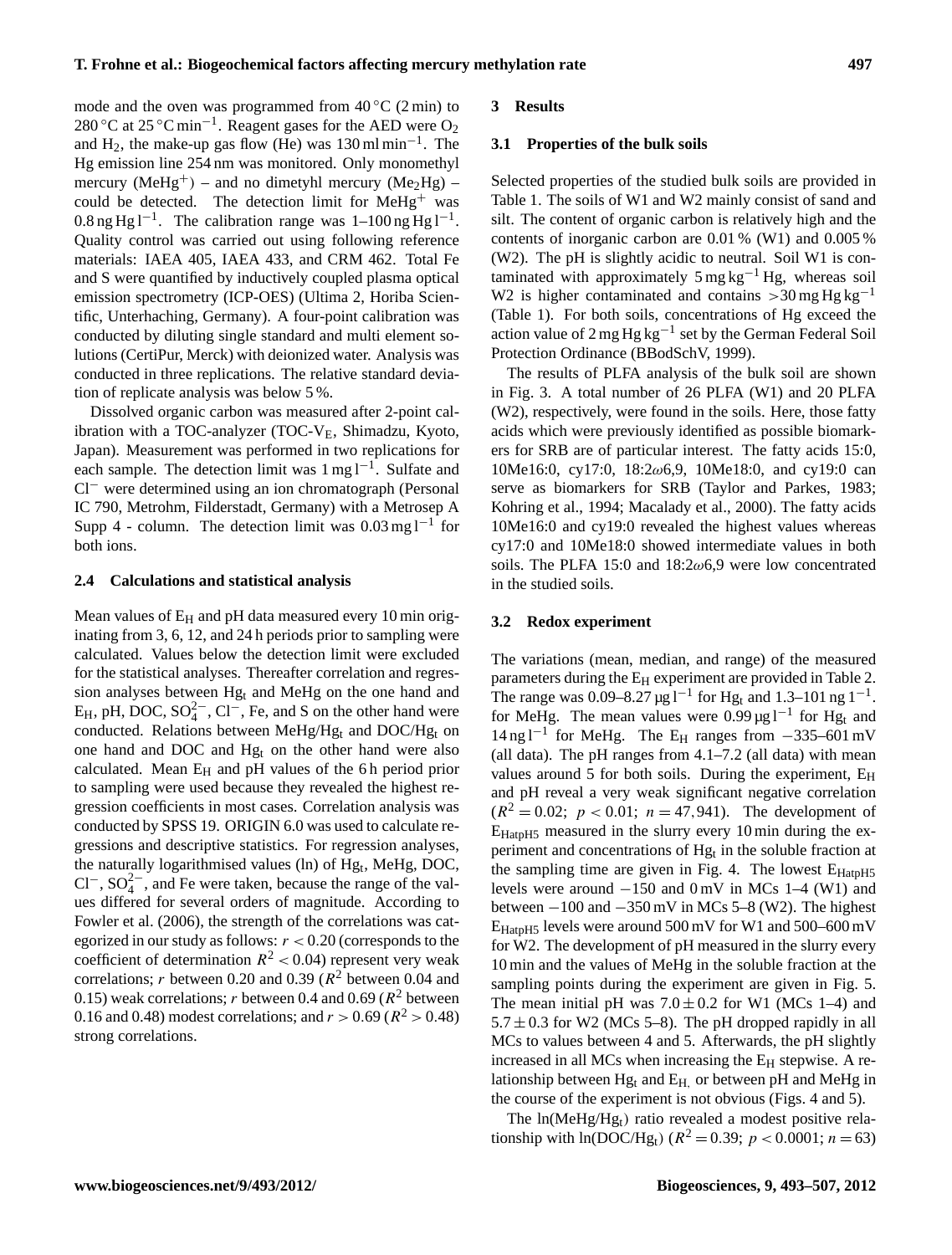|  |                                                                                   |  |  |  |  | <b>Table 1.</b> Selected properties of the studied soils (C <sub>org</sub> : organic carbon, N <sub>t</sub> : total nitrogen) total metal concentrations (aqua regia soluble), |  |  |
|--|-----------------------------------------------------------------------------------|--|--|--|--|--------------------------------------------------------------------------------------------------------------------------------------------------------------------------------|--|--|
|  | and total sulfur $(S)$ of the studied bulk soils Wupper 1 (W1) and Wupper 2 (W2). |  |  |  |  |                                                                                                                                                                                |  |  |

| Soil           | Depth $\lceil$ cm $\rceil$ | Texture $[%]$                  |                            | $\sim$ Corg N <sub>t</sub> <sup>-1</sup><br>$N_t$<br>$C_{org}$ |            |      | Fe                   | Hg   | S                   |
|----------------|----------------------------|--------------------------------|----------------------------|----------------------------------------------------------------|------------|------|----------------------|------|---------------------|
|                |                            | Sand<br>$0.063 - 2 \text{ mm}$ | Silt<br>$0.002 - 0.063$ mm | Clay<br>$< 0.002$ mm                                           | [%]        |      | $[g \, kg]$<br>$-11$ |      | [ $mg \, kg^{-1}$ ] |
| W1             | $0 - 10$                   | 44                             | 48                         |                                                                | 0.4<br>6.2 | 15.6 | 34                   | 5.2  | 2060                |
| W <sub>2</sub> | $0 - 32$                   | 55                             | 36                         |                                                                | 7.9<br>0.4 | 19.8 | 49                   | 31.5 | 2669                |



**Fig. 3.** Dry weight (dw) of phospholipid fatty acids (PLFA) in the bulk soils Wupper 1 (W1) and Wupper 2 (W2). Biomarkers for sulfate reducing bacteria are cross hatched.

(Fig. 6). There was a weaker negative relationship between  $ln(MeHg/Hg_t)$  and  $lnHg_t$  ( $R^2 = 0.18$ ;  $p < 0.001$ ;  $n = 63$ ) and a weak positive relation between  $ln(MeHg/Hg_t)$  and  $lnDOC$  $(R^2 = 0.09; p < 0.05; n = 63)$ . LnHg<sub>t</sub> values were correlated with lnMeHg values and regression analysis showed a

modest positive relationship ( $R^2 = 0.16$ ;  $p < 0.005$ ;  $n = 63$ ). Results of the regression analysis between lnDOC, lnCl−,  $ln SO_4^{2-}$ , E<sub>H,</sub> lnFe, pH and lnHg<sub>t</sub> on one hand and lnMeHg in the soluble fraction on the other hand are provided in Table 3. With the increase of Hg<sub>t</sub> and MeHg,  $\text{Cl}^-$ ,  $\text{SO}_4^{2-}$ , and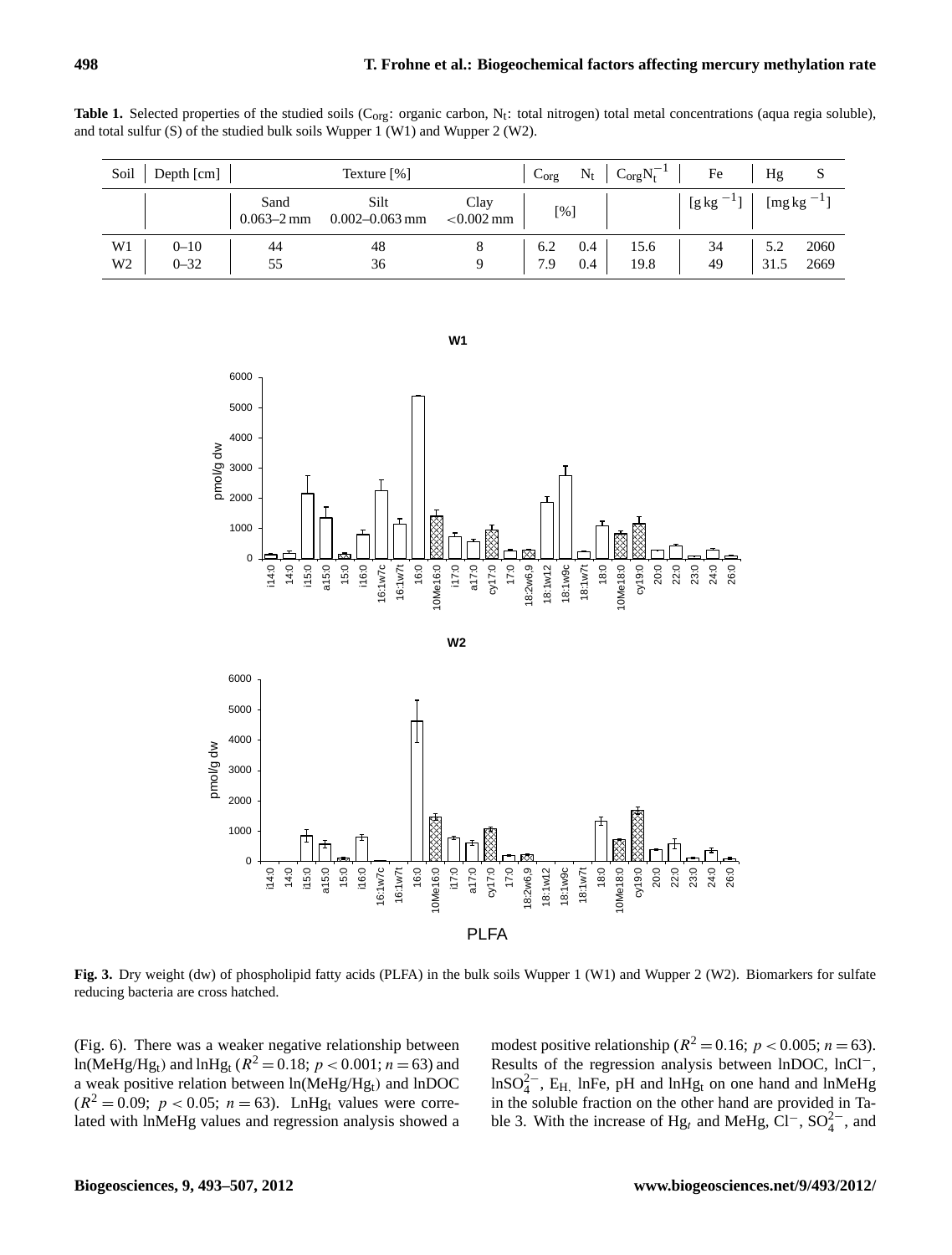**Table 2.** Variations (mean, median, range) of concentrations of elements and compounds in the soluble fraction as well as pH, and redox potential  $(E_H)$  in the slurry.

|                                 |                    | Mean | Median | Range         | n     |
|---------------------------------|--------------------|------|--------|---------------|-------|
| $Hg_t$                          | $[\mu g l^{-1}]$   | 0.99 | 0.49   | $0.09 - 8.27$ | 65    |
| MeHg                            | $[ng]^{-1}$        | 14   | 5.8    | $1.3 - 101$   | 65    |
| $E_H(6h)^{1,3}$                 |                    | 230  | 297    | $-332-577$    | 67    |
| $E_H$ (all data) <sup>2,3</sup> | $\lceil mV \rceil$ | 239  | 319    | $-335-601$    | 53553 |
| $pH (6h)^1$                     |                    | 5.0  | 5.0    | $4.4 - 6.2$   | 67    |
| $pH$ (all data) <sup>2</sup>    |                    | 5.5  | 5.2    | $4.1 - 7.2$   | 47941 |
| DOC                             |                    | 2096 | 1989   | 1082-4463     | 67    |
| $SO_4^{2-}$                     |                    | 32.0 | 8.6    | $2.2 - 223$   | 67    |
| $Cl^-$                          | $[mg1^{-1}]$       | 584  | 144    | 72-3896       | 67    |
| S                               |                    | 2.1  | 2.0    | $0.7 - 7.7$   | 67    |
| Fe                              |                    | 199  | 114    | $0.2 - 553$   | 67    |

 $<sup>1</sup>$  means of data 6 h before sampling</sup>

<sup>2</sup> data measured every 10 min during the experiment

 $3 E_{\rm H}$  corrected to pH 5 (see Materials and Methods)

DOC in the soluble fraction increased. These correlations were strong for MeHg and DOC and modest for the other parameters. Iron was positively related to MeHg but not to Hg<sup>t</sup> . Values of pH revealed a modest negative relation to MeHg and no correlation to Hg<sub>t</sub> (Table 3). Values of  $E_H$  (Table 3) and S (data not given) are not related to  $Hg_t$  or MeHg. Values of Cl<sup>-</sup> and SO<sub>4</sub><sup> $\frac{5}{4}$ </sup> in the soluble fraction were weakly associated with E<sub>HatpH5</sub> (linear relationship with  $R^2 = 0.15$ ;  $p < 0.01$ ;  $n = 67$  for Cl<sup>-</sup> and curved relationship  $R^2 = 0.13$ ;  $p < 0.05$ ;  $n = 67$  for  $SO_4^{2-}$  respectively). Iron contents in the soluble fraction revealed a modest negative relationship to E<sub>HatpH5</sub> ( $R^2 = 0.33$ ;  $p < 0.001$ ;  $n = 67$ ). Contents of DOC did not have a significant relationship with  $E_{\text{HatpH5}}$  (data not shown).

#### **4 Discussion**

## **4.1 Direct impact of E<sup>H</sup> and pH on the mobility and methylation of Hg**

The biogeochemical behavior and the dynamics of Hg and MeHg under changing redox conditions are affected by various factors. Our original hypothesis was that systematic changes of  $E_H$  from anaerobic to aerobic conditions should have a considerable impact on the methylation of Hg since it has been reported that MeHg increases with decreasing E<sub>H</sub> (DeLaune et al., 2004; Sunderland et al., 2006). On the other hand, Ullrich et al. (2001) stated that anaerobic conditions might favor the reduction from  $Hg^{2+}$  to hardly soluble  $Hg^0$ , which in turn may reduce Hg mobility and Hg methylation because of reduced bioavailability. However, in the current study, a direct impact of  $E_H$  on  $Hg_t$  or MeHg concentrations could not be detected (Figs. 4 and 5; Table 3). The variations of Hg<sub>t</sub> values during the experiment seem to be almost independent from  $E_H$  variations (Fig. 4). Wallschläger et al. (1998) found consistent with our results, that the mobility of Hg is less influenced by changing redox conditions. Hintelmann and Wilken (1995) also reported that absolute  $E_H$ might not be the most important factor regulating Hg methylation activity in anoxic sediments. The results of the current study appear to confirm those assumptions.

Redox potential has also an effect on the pH. Generally it is well established that pH increases during reduction because reduction processes consume protons (e.g. Yu et al., 2007). Accordingly, a similar behavior was generally observed in our study. Literature data on effects of pH on the mobility and methylation of Hg are contradictory. Some authors found enhanced mobility and methylation of Hg at low pH (Boening, 2000; Ullrich et al., 2001; Wu et al., 2011). This was attributed to the fact that DOC is more positively charged at low pH and therefore has weaker tendencies to form complexes with Hg, enhancing its availability for methylating bacteria (Ravichandran, 2004). This process could have occurred in the current study as well and might contribute to explain the modest negative relationship between MeHg and pH (Table 3). In contrast, low pH can decrease Hg methylation in anoxic sediments, maybe due to the suppression of bacterial activity at low pH (Gilmour and Henry, 1991). However, the results presented here show a less clear effect of pH on Hg<sup>t</sup> and on MeHg. Although the relationship between MeHg and pH is modest (Table 3), a mutual development between MeHg and pH is not obvious (Fig. 5) suggesting that additional factors are needed to explain MeHg variations. Accordingly, Wallschläger et al. (1996) have shown that the influence of pH on the solubility of Hg is relatively low compared to other metals (e.g. Cd, Ni, Co, Zn, Cu, Pb). The direct impact of  $E_H$  on the behavior of Hg and MeHg seems to be very weak in our study. Instead, indirect effects of  $E_H$  and pH on the mobility and methylation of Hg through E<sub>H</sub> or pH related changes of other determining factors such as concentrations of DOC, Fe, Cl<sup>-</sup>, and SO<sub>4</sub><sup>2</sup> should be more important under our experimental conditions.

# **4.2 Impacts of DOC, Fe, Cl**−**, and SO2**<sup>−</sup> **4 on the mobility and methylation of Hg**

Total mercury and MeHg concentrations were positively related to DOC concentrations in the current experiment whereas this relationship is stronger between MeHg and DOC (Table 3). Similar results have been obtained by other authors (Covelli et al., 2009; Obrist et al., 2009; Feyte et al., 2010) since Hg and MeHg tend to form complexes with organic carbon. The interaction between DOC and  $Hg_t$  respectively MeHg can partly be attributed to the binding of Hg with reactive S groups in the dissolved organic molecules, especially in the hydrophobic acid fraction of DOC (Karlsson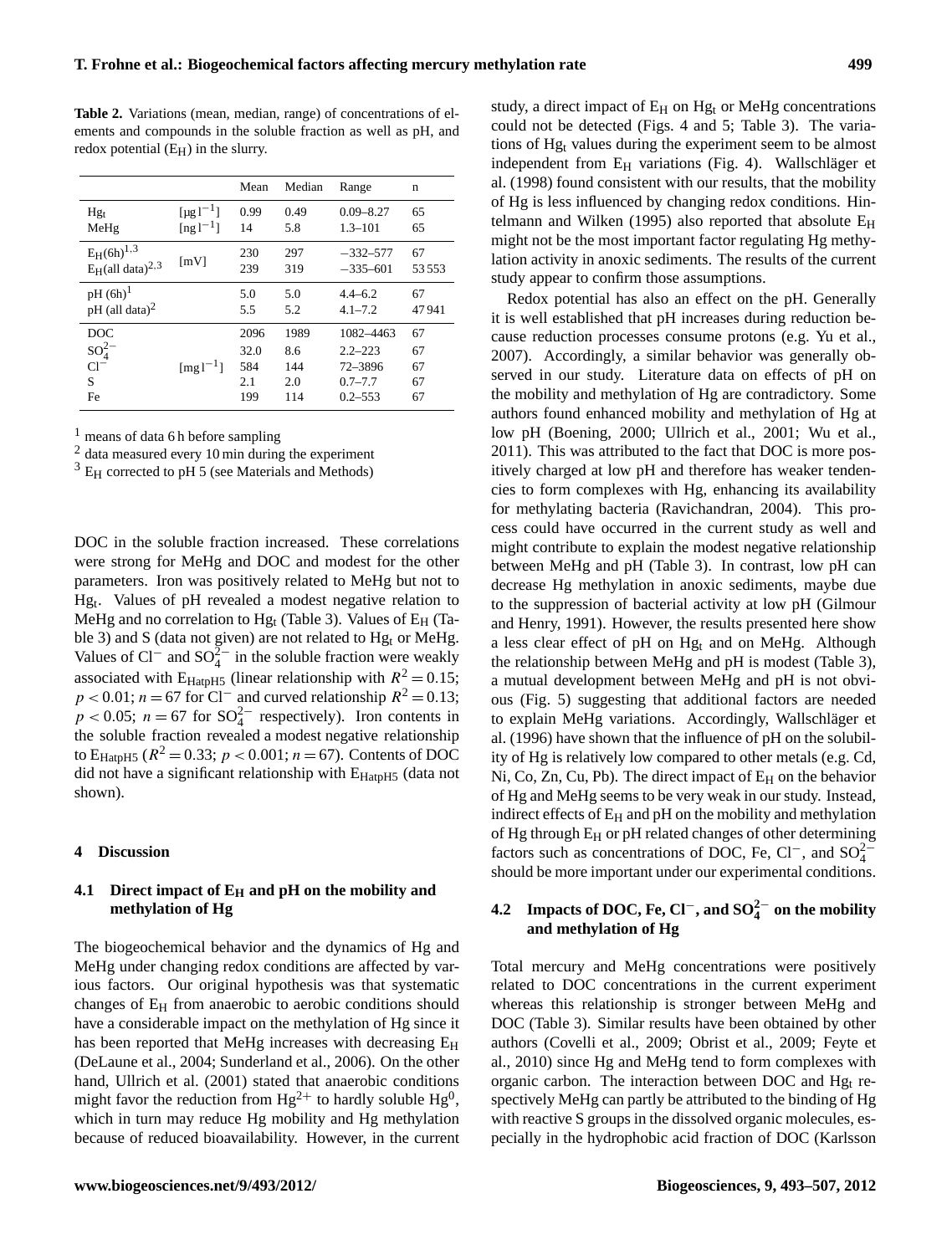

Fig. 4. E<sub>HatpH5</sub> measured in the slurry every 10 min and Hg<sub>t</sub> concentrations in the soluble fraction during the experiment for each microcosm (MC) (Wupper  $1 = W1$ , Wupper  $2 = W2$ ).

**Biogeosciences, 9, 493[–507,](#page-0-0) 2012 www.biogeosciences.net/9/493/2012/**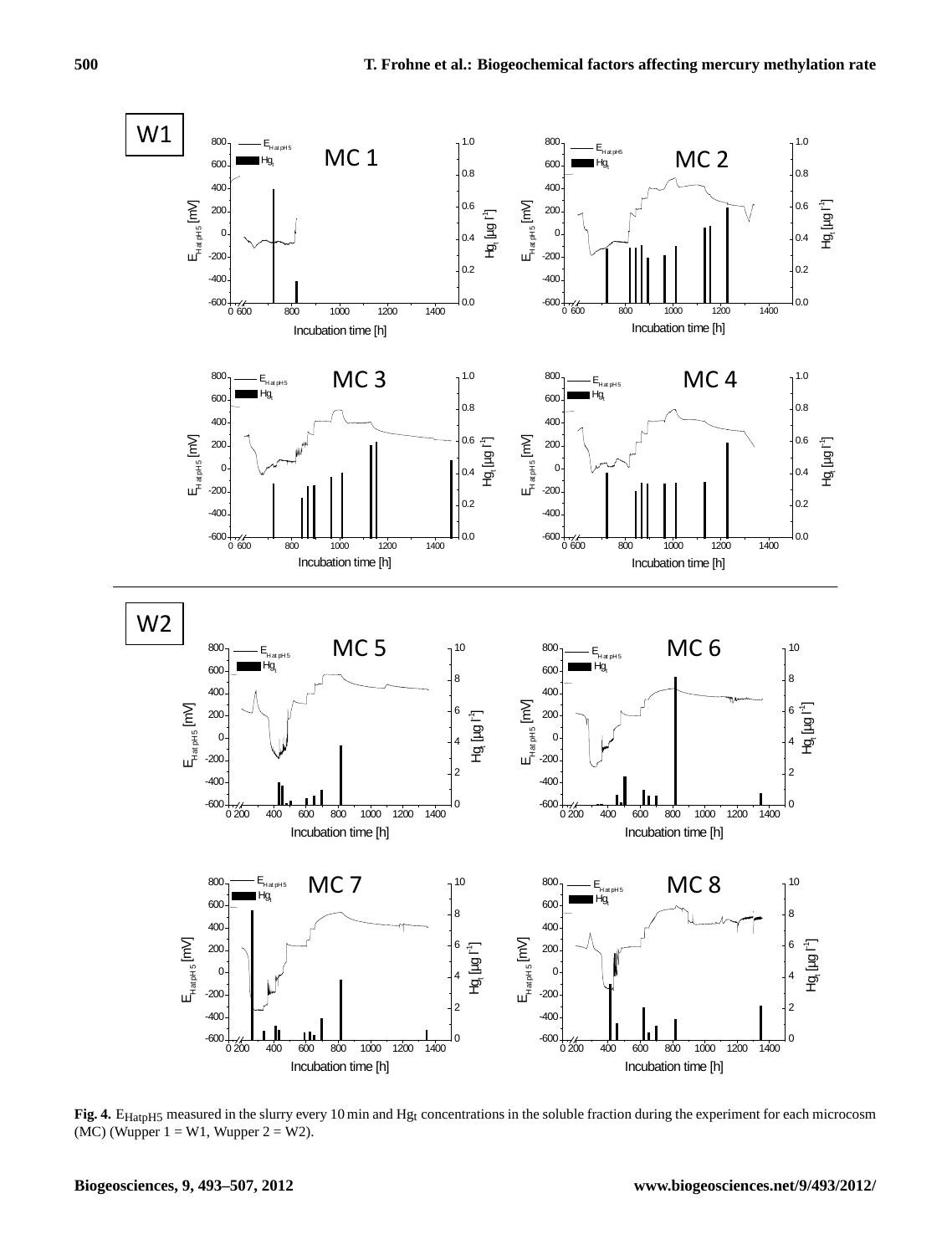

**Fig. 5.** Development of pH measured in the slurry every 10 min and MeHg concentrations in the soluble fraction during the experiment for each microcosm (MC) (Wupper  $1 = W1$ , Wupper  $2 = W2$ ).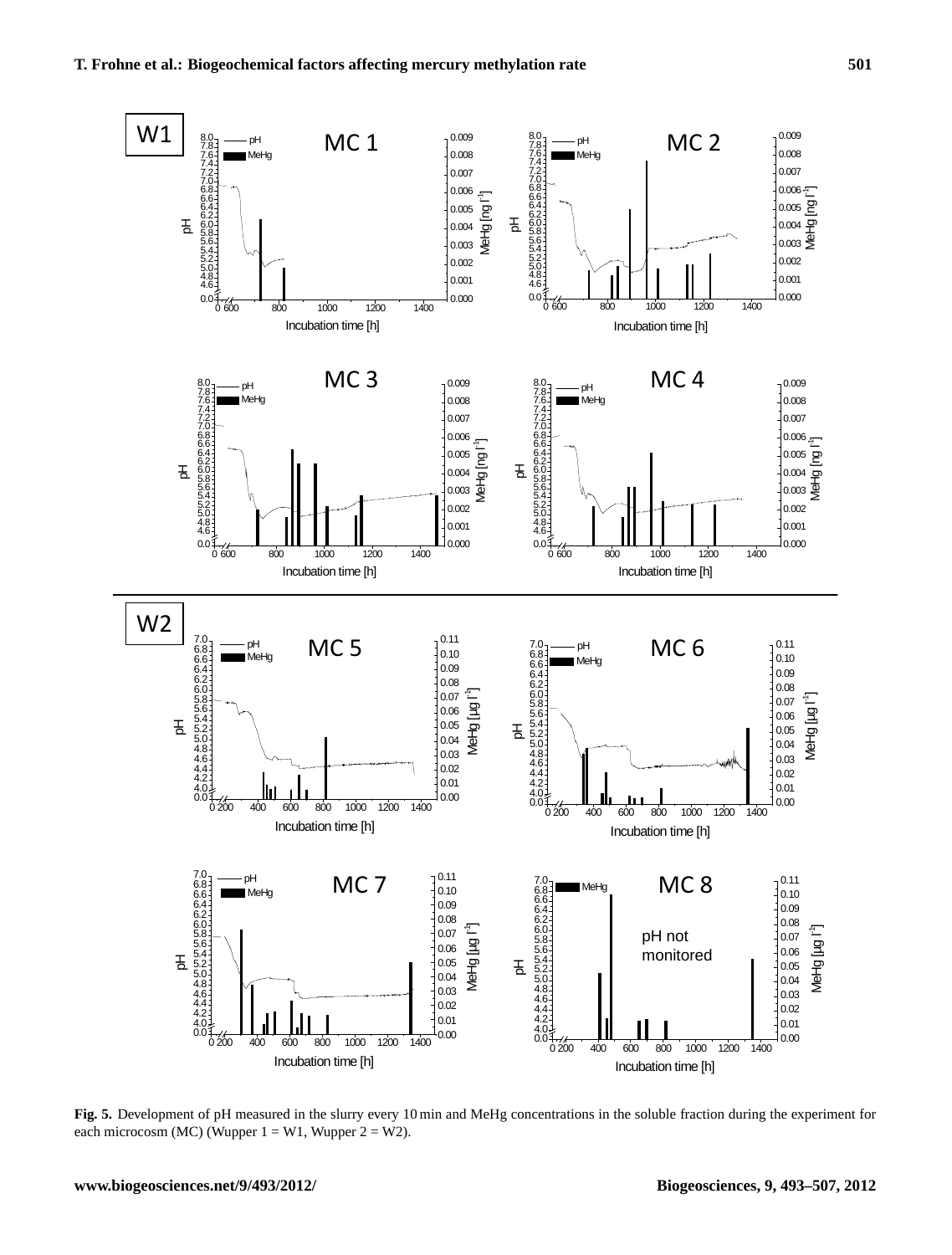| <b>Table 3.</b> Regressions between total mercury (Hg <sub>t</sub> ) resp. methyl mercury (MeHg) vs. anions (Cl <sup>-</sup> , SO <sub>4</sub> <sup>2</sup> ), DOC, E <sub>HatpH5</sub> , Fe, and pH in the |  |
|-------------------------------------------------------------------------------------------------------------------------------------------------------------------------------------------------------------|--|
| soluble fraction. (+) positive relationship; (-) negative relationship; ns = not significant with $p \ge 0.05$ .                                                                                            |  |

|                      |                                | $ln Hg_t$                                                                | lnMeHg                                               |
|----------------------|--------------------------------|--------------------------------------------------------------------------|------------------------------------------------------|
| lnDOC                | regression equation            | $Y = 7.674 + 0.209 X$                                                    | $Y = 8.739 + 0.236 X$                                |
|                      | $R^2$                          | $0.26(+)$                                                                | $0.53(+)$                                            |
|                      | $\boldsymbol{p}$               | < 0.0001                                                                 | < 0.0001                                             |
|                      | n                              | 65                                                                       | 65                                                   |
| $\text{lnSO}_4^{2-}$ | $R^2$<br>$\boldsymbol{p}$<br>n | regression equation $Y = 2.956 + 0.697 X$<br>$0.28(+)$<br>< 0.0001<br>65 | $Y = 4.962 + 0.473 X$<br>$0.20(+)$<br>< 0.0005<br>65 |
| $lnCl-$              | regression equation            | $Y = 5.900 + 0.687 X$                                                    | $Y = 7.716 + 0.433 X$                                |
|                      | $R^2$                          | $0.29(+)$                                                                | $0.18(+)$                                            |
|                      | $\boldsymbol{p}$               | < 0.0001                                                                 | < 0.001                                              |
|                      | n                              | 65                                                                       | 65                                                   |
| lnFe                 | regression equation            | $Y = 3.979 - 0.330 X$                                                    | $Y = 6.720 + 0.516 X$                                |
|                      | $R^2$                          | $0.02$ (ns)                                                              | $0.08 (+)$                                           |
|                      | $\boldsymbol{p}$               | 0.236                                                                    | < 0.05                                               |
|                      | n                              | 65                                                                       | 65                                                   |
| pH                   | regression equation            | $Y = 4.957 - 0.0626 X$                                                   | $Y = 4.367 - 0.125$ X                                |
|                      | $R^2$                          | $0.03$ (ns)                                                              | $0.17(-)$                                            |
|                      | $\boldsymbol{p}$               | 0.19                                                                     | < 0.001                                              |
|                      | n                              | 65                                                                       | 65                                                   |
| $E_{\text{HatpH5}}$  | regression equation            | $Y = 249.201 + 29.990 X$                                                 | $Y = -4.765 - 8.038E - 4X$                           |
|                      | $R^2$                          | $0.01$ (ns)                                                              | $0.03$ (ns)                                          |
|                      | $\boldsymbol{p}$               | 0.36                                                                     | 0.19                                                 |
|                      | $\boldsymbol{n}$               | 65                                                                       | 65                                                   |



**Fig. 6.** Relation  $ln(MeHg/Hg_t)$  vs.  $ln(DOC/Hg_t)$  in the soluble fraction.

and Skyllberg, 2003; Ravichandran, 2004; Khwaja et al., 2006; Shanley et al., 2008).

In addition to the impact of DOC due to a complexation of Hg<sup>t</sup> and MeHg, a positive relationship between  $ln(MeHg/Hg_t)$  and  $ln(DOC/Hg_t)$  was found in our study (Fig. 6). The MeHg/Hg<sup>t</sup> ratio is assumed to reflect the net production of MeHg normalized to the Hg concentration or the methylation efficiency respectively (Shanley et al., 2005; Skyllberg et al., 2007). Low MeHg/Hg<sup>t</sup> ratios can be due to low Hg methylation or to high MeHg demethylation rates (Remy et al., 2006). Thus, increasing  $DOC/Hg_t$  ratio might have favored Hg net methylation or decreased demethylation in the current study. One reason for rising  $DOC/Hg_t$  ratio might be increasing DOC concentrations. In this case, increasing DOC could have promoted Hg net methylation or depressed demethylation in our study. Other studies have shown that high DOC contents can promote Hg methylation by enhanced SRB activity (see below), since DOC can serve as an important carbon source for bacteria (Davis et al., 1997; Ullrich et al., 2001; Lambertsson and Nilsson, 2006). Furthermore, DOC can contribute to abiotic methylation of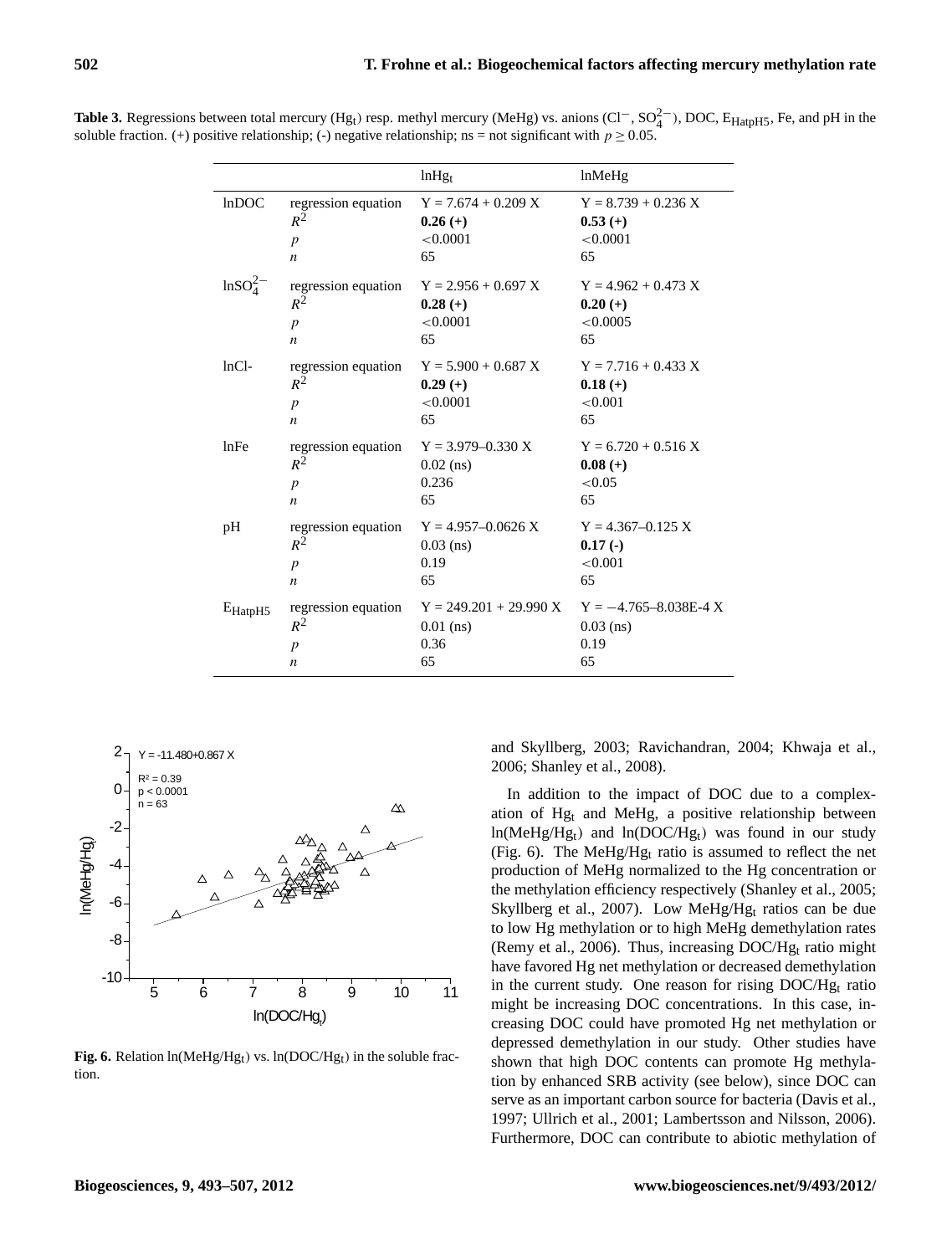Hg by donating methyl groups (Weber, 1993). However, abiotic methylation seems to be a process of minor importance compared to biological methylation (Avramescu et al., 2011). The positive relationship between  $ln(MeHg/Hg_t)$  and  $ln(DOC/Hg_t)$  seems to be important in our experiment. In contrast, the relationship between  $ln(MeHg/Hg_t)$  and  $lnDOC$ is weak, indicating that DOC alone might be a weaker factor in determining the Hg net methylation as also found by Skyllberg et al. (2003). Instead, the DOC/H $g_t$  ratio seems to play a more important role for Hg net methylation.

We also observed a negative relationship between  $ln(MeHg/Hg_t)$  and  $lnHg_t$ . A positive relationship was found between lnHgt and lnMeHg as also reported by Sunderland et al. (2006) and Ouddane et al. (2008). Thus, increasing Hg<sup>t</sup> concentrations seem to have an inhibitory effect on Hg net methylation but may lead to higher total MeHg concentrations. High Hg concentrations can generally affect soil microorganisms in different ways. First, it is reported that high Hg<sup>t</sup> contents can exhibit toxic effects on methylating bacteria resulting in a depression of MeHg production (Ullrich et al., 2001). Secondly, microorganisms in Hg contaminated soils can be well adapted to Hg stress. This adaption can favor the selection of Hg tolerant bacteria in soils (Oliveira et al., 2010; Ruggiero et al., 2011). As a consequence, demethylation can be stimulated at high inorganic Hg concentrations by Hg tolerant bacteria which lead to reductive demethylation of MeHg (Schäfer et al., 2004). Bacterial Hg resistance is encoded by the mercury resistance (*mer)* operon encoding proteins that act amongst other factors in mercury detoxification. Most Hg resistant isolates contain *merB* (organomercury lyase), *merA* (mercuric reductase), *merP*, and *merR* genes (Lapanje et al., 2010; Ruggiero et al., 2011). Both toxic effects of  $Hg_t$  on methylating bacteria and the occurrence of Hg tolerant bacteria might have occurred in the current study in parallel. However, the correlations between Hg<sub>t</sub>, MeHg, and MeHg/Hg<sub>t</sub> are relatively low indicating that Hg<sub>t</sub> appears to have limited utility as a predictor of Hg net methylation and MeHg concentrations. This is in good agreement with Ouddane et al. (2008) who indicates that the production of MeHg is dependent on other parameters such as SRB in addition to total Hg concentrations in sediments with high Hg methylation activity.

Concentrations of MeHg and  $Hg_t$  in the soluble fraction can also be influenced by the redox cycling of S, which is abundant in both soils (Table 1). The relationships between Hg<sub>t</sub> and SO<sup>2</sup><sup>-</sup>, and between MeHg and SO<sup>2</sup><sup>-</sup> are moderate (Table 3) what might indicate that both  $Hg_t$  and MeHg may be linked to the sulfur cycle. Brümmer (1974) mentioned that sulfides are generated from sulfates below E<sub>H</sub> −50 mV at pH 7 (corresponds to  $E_H$  68 mV at pH 5). As the  $E_{HatpH5}$  values fell below 68 mV in all MCs during the incubation (Fig. 4), the formation of sulfides is most likely in our experiment. The soil slurries turned black and developed a typical odor with decreasing  $E_H$ , which also points towards the formation of sulfides. We did observe a correlation between E<sub>HatpH5</sub>

and  $SO_4^{2-}$ . However, this relationship is weak and not linear. Relationships between  $S_t$  and  $E_{\text{HatpH5}}$ ,  $Hg_t$ , or MeHg could not be found. One reason for that can be the rapid internal cycling of S, which makes  $SO_4^{2-}$  concentrations a poor indicator for  $SO_4^{2-}$  reduction rates (Koretsky et al., 2007; Yu et al., 2007). When the concentration of reduced inorganic S reaches a certain value the solubility and speciation of  $Hg^{2+}$  may be controlled by the precipitation of insoluble HgS or the formation of charged polysulfide Hg-complexes as previously reported by several authors (e.g. Davis, 1997; Benoit et al., 2001; Du Laing et al., 2009). This may result in decreasing Hg concentrations in the dissolved phase when sulfates are removed from the dissolved phase upon reduction to sulfides. On the other hand, this may also result in the solubilisation of mercury upon oxidation of sulfides to sulfates under oxic conditions. Both processes may explain the positive correlations we observed between dissolved  $SO_4^{2-}$  and Hg<sub>t</sub> and MeHg concentrations. The formation of HgS at low  $E_H$  can also decrease the availability of  $Hg^{2+}$  for methylation, consequently reducing MeHg production (Ullrich et al., 2001; Han et al., 2008). In contrast, reducing conditions can promote microbial mediated S reduction, which in turn can increase Hg methylation (Duran et al., 2008). In addition, high sulfide concentrations in marine environments containing organic matter seem to promote the uptake of  $Hg^{2+}$  by methylating bacteria such as sulfate reducing bacteria (SRB) maybe due to enhanced Hg bioavailability in mixed DOM-Hg-S complexes (Benoit et al., 2001; Sunderland et al., 2006). Sulfate reducing bacteria have been identified to be the principal methylators of inorganic Hg in sediments (Compeau and Bartha, 1985; King et al., 2002). The range of bacterial activity is large due to the variation in quantity and quality of organic matter, abundance of SRB, temperature, and  $SO_4^{2-}$  availability (Pallud and van Capellen, 2006). Various PLFA have been frequently used as biomarkers (e.g. SRB) to describe the microbial community structure in different environments (Taylor and Parkes, 1985; Coleman et al., 1993; Macalady et al., 2000; Wegener et al., 2008). The PLFA which might indicate the presence of *Desulfobacter* are 10Me16:0, cy17:0, 10Me18:0, and cy19:0 (Kohring et al., 1994). Those PLFA were abundant in both studied soils (Fig. 3). The fatty acids 10Me16:0 and 10Me18:0 might serve as indicators for *Desulfobacter* and additionally for actinomycetes (Taylor and Parkes, 1983; Frostegård, 1993). The polyunsaturated fatty acid  $18:2\omega 6.9$  might indicate the occurrence of *Desulfovibrio* (Macalady et al., 2000) or fungi (Frostegård, 1993). *Desulfobulbus* species are characterized by unbranched fatty acids such as 15:0 (Taylor and Parkes, 1983), which is widely distributed among different bacterial taxa (Macalady et al., 2000). Iron reducing bacteria such as *Geobacter* species are also able to methylate mercury in pure cultures at rates comparable to *Desulfobulbus* (Fleming et al, 2006; Kerin et al., 2006; Windham-Myers et al., 2009). Additionally, Avramescu et al. (2011) reported that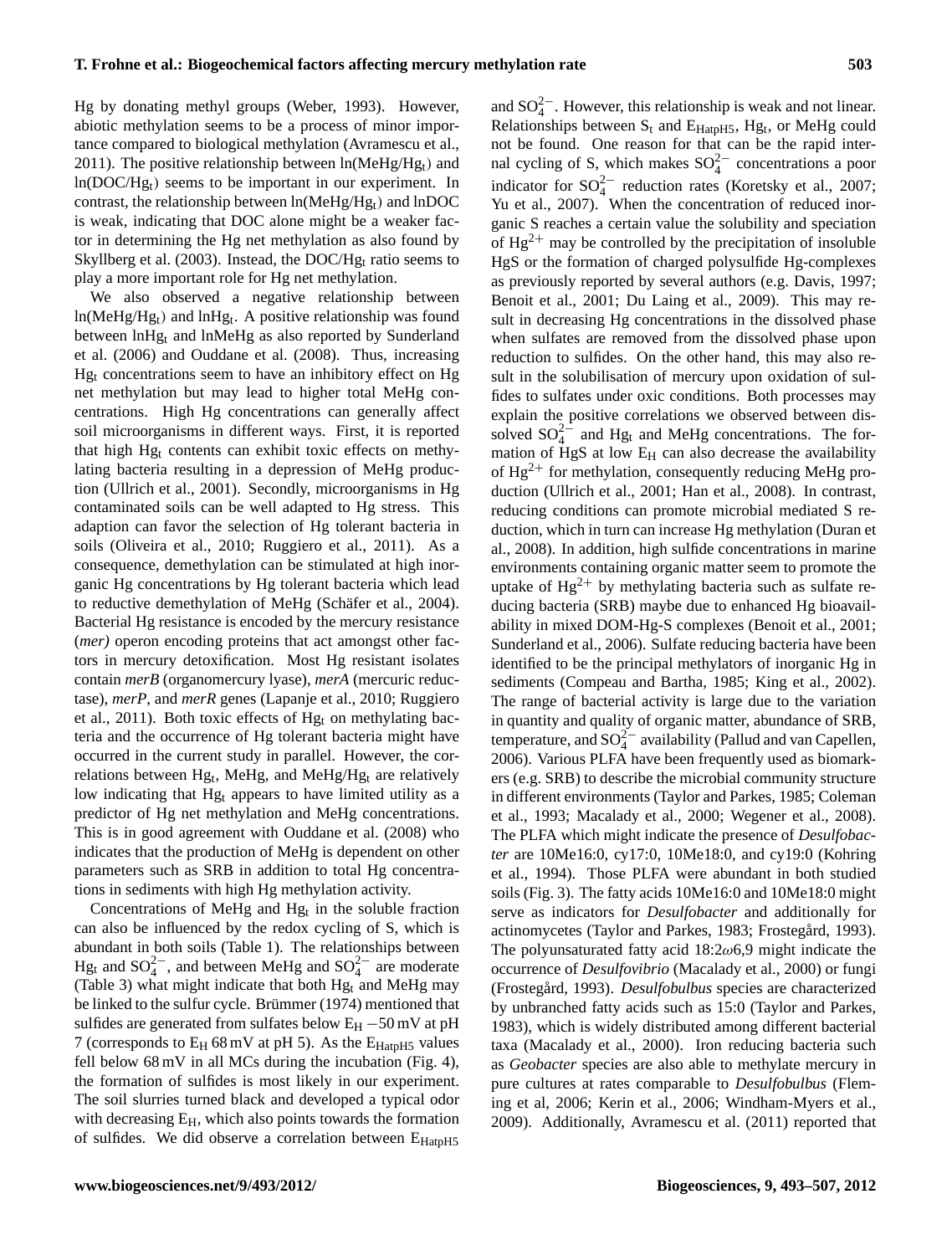Fe reduction through Fe reducing bacteria might decrease demethylation. According to Kohring et al. (1994), *Geobacter metallireducens* mainly consists of the PLFA 16:1ω7c and 16:0, which are abundant in our soils (Fig. 3). These PLFA can also be found in many other organisms (Zelles, 1997). However, we might speculate that Fe reducing bacteria could be present in our soils and therefore might also contribute to Hg methylation in the current study. The soil W1 contains a higher quantity of PLFA compared to W2, both in numbers (W1 = 26; W2 = 20) and in total PLFA biomass (W1 ≈ 27 000 pmol g<sup>-1</sup>; W2 ≈ 17 000 pmol g<sup>-1</sup>). The number of PLFA which are related to SRB is 6 for both soils and the total biomass of these PLFA is approximately 5000 pmol g<sup>-1</sup> for both soils. As measured by the total PLFA biomass, W1 contains 19 % PLFA related to SRB whereas W2 contains 29 % PLFA related to SRB. This indicates that SRB are more dominant at site W2. These values lead to the assumption that the relatively high Hg concentrations at the W2 site seem to have no direct toxic effect on SRB.

The statistical relationships between Hg<sub>t</sub> and Cl<sup>−</sup> as well as between MeHg and Cl<sup>−</sup> are modest (Table 3) indicating that interrelations of these parameters might exist. Chloride can influence Hg speciation due to the competition of Cl<sup>−</sup> with  $Hg_t$  and MeHg for binding sites of soil particles, which can reduce Hg adsorption onto soil particles and promote the release of Hg into the aquatic phase (Yin et al., 1997; Liu et al., 2009). This process probably occurred in our study. Moreover, the behavior of Hg in the soluble fraction can partly be affected by the formation of Hg-Cl-complexes, which is relevant at  $E_{\text{HatpH5}} > 500 \text{ mV}$  (Davis, 1997). Under the mostly acidic pH conditions which occurred in the current study, the formation of partly water soluble  $HgCl<sub>2</sub>$ as well as nearly water insoluble  $Hg_2Cl_2$  is possible (Davis, 1997; Ullrich et al., 2001). Generally, in solution [MeHg]Cl is formed in the presence of Cl<sup>−</sup> (Skyllberg et al., 2003). Thus, rising  $Hg_t$  and MeHg concentrations with increasing Cl<sup>−</sup> concentrations in our study might indicate the formation of Hg-Cl compounds probably mostly under aerobic conditions (Davis et al., 1997; Takeno, 2005). The weak relationship between E<sub>HatpH5</sub> and Cl<sup>−</sup> reveals that Cl<sup>−</sup> concentrations are not decisively influenced by EH.

In general, Fe(hydr)oxides are able to adsorb Hg to a certain extent (Fernandez-Martinez et al., 2006; Liu et al., 2009; Harris-Hellal et al., 2011). Moreover, Mehrotra and Sedlak (2005) explained decreased mercury methylation in anoxic wetland slurries upon amendment of Fe(II) by reduced availability of Hg for methylation due to the formation of FeS which subsequently decreased the pool of bioavailable neutral mercury-sulfide species. Hollweg et al. (2009) indicate that Hg interacts with inorganic sulfur ligands in FeS complexes decreasing the bioavailability of Hg. In the current study, both soils contain considerable amounts of Fe (Table 1) and Fe(hydr)oxides should precipitate at high  $E_H$  which is confirmed by the negative relationship between Fe in the soluble fraction and E<sub>HatpH5</sub>. However, no evidence

was found in this study that  $Hg_t$  was linked to the Fe cycle whereas MeHg showed a weak relationship to Fe (Table 3). This may be attributed to the fact that DOC competes with Fe(hydr)oxides for binding Hg and MeHg (Feyte et al., 2010) and the DOC contents were high in our study. Additionally, pH might be an important factor in this context, because Hg is only preferentially sorbed to Fe(hydr)oxides in the neutralalkaline pH-range (Ullrich et al., 2001). In summary, redox variations seem to affect the concentrations of dissolved Hg<sub>t</sub> and MeHg indirectly through related changes in DOC, sulfur cycle, and microbial interaction and community structure whereas  $E_H$  and pH values, as well as concentration of dissolved Fe and Cl<sup>−</sup> seem to play subordinate roles in Hg mobilization and methylation under our experimental conditions.

## **5 Conclusions**

In our  $E_H$  experiment the  $ln(DOC/Hg_t)$  ratio is positively correlated to net MeHg production. This indicates that the ln(DOC/Hgt) ratio seems to play an important role for the Hg net methylation. Dissolved organic carbon itself can mobilize Hg and MeHg due to the formation of soluble complexes. Mercury methylation also seems to be linked to the S chemistry while the influence of Fe and Cl<sup>−</sup> on Hg methylation and speciation seems to be weak in our study. However, the methylation of Hg seems to be affected by the soil microbial community. On the one hand, Hg methylation might be favored by reducing conditions through enhanced microbial activity such as SRB bacteria, as indicated by the presence of the respective PLFA biomarkers. On the other hand, reducing conditions might lead to the formation of hardly available HgS what might contribute to a decrease of MeHg production. In conclusion, future studies on the fate of mercury in wetland soils should include silty and clayey soil material and should focus on the specific role of the soil microbial community structure.

# **Supplementary material related to this article is available online at: [http://www.biogeosciences.net/9/493/2012/](http://www.biogeosciences.net/9/493/2012/bg-9-493-2012-supplement.pdf) [bg-9-493-2012-supplement.pdf](http://www.biogeosciences.net/9/493/2012/bg-9-493-2012-supplement.pdf)**.

*Acknowledgements.* The authors thank M. Braun, S. Czickus, and C. Vandenhirtz for their technical assistance. Furthermore, we thank T. Labatzke and A. Becker (Analytik Jena AG) for their support in mercury analysis.

Edited by: S. Bouillon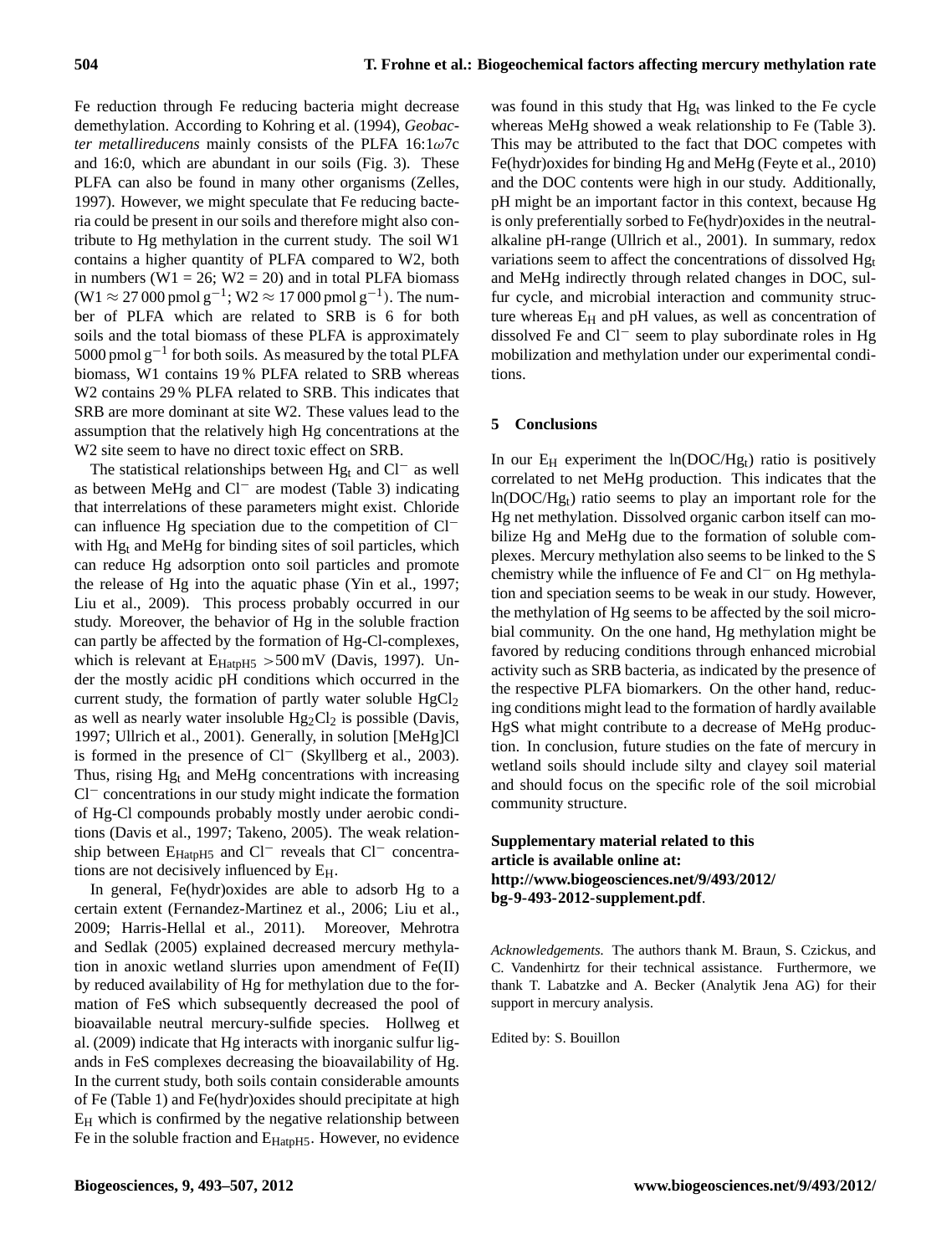## **References**

- Agusa, T., Kunito, T., Iwata, H., Monirith, I., Tana, T. S., Subramanian, A., and Tanabe, S.: Mercury contamination in human hair and fish from Cambodia: levels, specific accumulation and risk assessment, Environ. Pollut., 134, 79–86, 2005.
- Avramescu, M.-L., Yumvihoze, E., Hintelmann, H., Ridal, J., Fortin, D., and Lean, D. R. S.: Biogeochemical factors influencing net mercury methylation in contaminated freshwater sediments from the St. Lawrence River in Cornwall, Ontario, Canada, Sci. Tot. Environ., 409, 968–978, 2011.
- BBodSchV: Directive of the execution of the federal protection act (Federal soil protection and hazardous waste directive – BBod-SchV) (in German), Bundesgesetzblatt I, 1554–1582, 1999.
- Benoit, J. M., Gilmour, C. C., and Mason, R. P.: The influence of sulfide on solid phase mercury bioavailability for methylation by pure cultures of Desulfobulbus propionicus (1pr3), Environ. Sci. Technol., 35, 127–132, 2001.
- Bergeron, C. M., Hopkins, W. A., Todd, B. D., Hepner, M. J., and Unrine, J. M.: Interactive effects of maternal and dietary mercury exposure have latent and lethal consequences for amphibian larvae, Environ. Sci. Technol., 45, 3781–3787, 2011.
- Bligh, E. and Dyer, W.: A rapid method of total lipid extraction and purification, Can. J. Physiol. Pharmacol., 37, 911–917, 1959.
- Blume, H.-P., Deller, B., Furtmann, K., Leschber, R., Paetz, A., and Wilke, B.-M.: Handbuch der Bodenuntersuchung, Bd. 1 bis 7. DIN Vorschriften, Wiley-VCH, Weinheim, 2000.
- Boening, D. W.: Ecological effects, transport, and fate of mercury: a general review, Chemosphere, 40, 1335–1351, 2000.
- Brümmer, G.: Redoxpotentiale und Redoxprozesse von Mangan-, Eisen- und Schwefelverbindungen in hydromorphen Böden und Sedimenten, Geoderma, 12, 207–222, 1974.
- Coelho-Souza, S. A., Guimaraes, J. R. D., Mauro, J. B. N., Miranda, M. R., and Azevedo, S. M. F. O.: Mercury methylation and bacterial activity associated to tropical phytoplankton, Sci. Tot. Environ., 364, 188–199, 2006.
- Coleman, M. L., Hedrick, D. B., Lovley, D. R., White, D. C., and Pye, K.: Reduction of Fe(III) in sediments by sulfate-reducing bacteria, Nature, 361, 436–438, 1993.
- Compeau, G. C. and Bartha, R.: Sulfate-Reducing Bacteria: Principal Methylators of Mercury in Anoxic Estuarine Sediment, Appl. Environ. Microb., 50, 498–502, 1985.
- Covelli, S., Acquavita, A., Piani, R., Predonzani, S., and De Vittor, C.: Recent contamination of mercury in an estuarine environment (Marano lagoon, Northern Adriatic, Italy), Estuar. Coast. Shelf S., 82, 273–284, 2009.
- Davis, A., Bloom, N. S., and Que Hee, S. S.: The environmental geochemistry and bioaccessibility of mercury in soils and sediments: A review, Risk Anal., 17, 557–569, 1997.
- DeLaune, R. D., Jugsujinda, A., Devai, I., and Patrick Jr., W. H.: Relationship of sediment redox conditions to methyl mercury in surface sediment of Louisiana lakes, J. Environ. Sci. Heal. A, 39, 1925–1933, 2004.
- Devai, I., Patrick, W. H., Neue, H.-U., DeLaune, R. D., Kongchum, M., and Rinklebe, J.: Methyl Mercury and Heavy Metal Content in Soils of Rivers Saale and Elbe (Germany), Anal. Lett., 38, 1037–1048, 2005.
- Du Laing, G., Rinklebe, J., and Vandecasteele, B.: Trace metal behaviour in estuarine and riverine floodplain soils and sediments: a review, Sci. Tot. Environ., 407, 3972–3985, 2009.
- Duran, R., Ranchou-Peyruse, M., Menuet, V., Monperrus, M., Bareille, G., Goni, M. S., Salvado, J. C., Amouroux, D., Guyoneaud, R., Donard, O. F. X., and Caumette, P.: Mercury methylation by a microbial community from sediments of the Adour Estuary (Bay of Biscay, France), Environ. Pollut., 156, 951–958, 2008.
- During, A., Rinklebe, J., Böhme, F., Wennrich, R., Stärk, H.-J., Mothes, S., Du Laing, G., Schulz, E., and Neue, H.-U.: Mercury Volatilization from Three Floodplain Soils at the Central Elbe River (Germany), Soil Sediment Contam.: Int. J., 18, 429–444, 2009.
- DWD (Deutscher Wetterdienst): Wetter und Klima Deutscher Wetterdienst - Klimadaten, [http://www.dwd.](http://www.dwd.de/bvbw/appmanager/bvbw/dwdwwwDesktop?_nfpb=true&pageLabel=_wdwww_klima_umwelt_klimadaten_deutschland&T82002gsbDocumentPath=Navigation{%}FOeffentlichkeit{%}2FKlima_Umwelt{%}2FKlimadaten{%}2Fkldaten_kostenfrei{%}2Fausgabe_mittelwerte_node.html_nnn{%}3Dtrue) [de/bvbw/appmanager/bvbw/dwdwwwDesktop?](http://www.dwd.de/bvbw/appmanager/bvbw/dwdwwwDesktop?_nfpb=true&pageLabel=_wdwww_klima_umwelt_klimadaten_deutschland&T82002gsbDocumentPath=Navigation{%}FOeffentlichkeit{%}2FKlima_Umwelt{%}2FKlimadaten{%}2Fkldaten_kostenfrei{%}2Fausgabe_mittelwerte_node.html_nnn{%}3Dtrue) nfpb= [true&pageLabel=](http://www.dwd.de/bvbw/appmanager/bvbw/dwdwwwDesktop?_nfpb=true&pageLabel=_wdwww_klima_umwelt_klimadaten_deutschland&T82002gsbDocumentPath=Navigation{%}FOeffentlichkeit{%}2FKlima_Umwelt{%}2FKlimadaten{%}2Fkldaten_kostenfrei{%}2Fausgabe_mittelwerte_node.html_nnn{%}3Dtrue) wdwww klima umwelt klimadaten [deutschland&T82002gsbDocumentPath=Navigation](http://www.dwd.de/bvbw/appmanager/bvbw/dwdwwwDesktop?_nfpb=true&pageLabel=_wdwww_klima_umwelt_klimadaten_deutschland&T82002gsbDocumentPath=Navigation{%}FOeffentlichkeit{%}2FKlima_Umwelt{%}2FKlimadaten{%}2Fkldaten_kostenfrei{%}2Fausgabe_mittelwerte_node.html_nnn{%}3Dtrue){%} [FOeffentlichkeit](http://www.dwd.de/bvbw/appmanager/bvbw/dwdwwwDesktop?_nfpb=true&pageLabel=_wdwww_klima_umwelt_klimadaten_deutschland&T82002gsbDocumentPath=Navigation{%}FOeffentlichkeit{%}2FKlima_Umwelt{%}2FKlimadaten{%}2Fkldaten_kostenfrei{%}2Fausgabe_mittelwerte_node.html_nnn{%}3Dtrue){%}2FKlima Umwelt{%}2FKlimadaten{%} 2Fkldaten kostenfrei{%}2Fausgabe [mittelwerte](http://www.dwd.de/bvbw/appmanager/bvbw/dwdwwwDesktop?_nfpb=true&pageLabel=_wdwww_klima_umwelt_klimadaten_deutschland&T82002gsbDocumentPath=Navigation{%}FOeffentlichkeit{%}2FKlima_Umwelt{%}2FKlimadaten{%}2Fkldaten_kostenfrei{%}2Fausgabe_mittelwerte_node.html_nnn{%}3Dtrue) node. html nnn{%}[3Dtrue,](http://www.dwd.de/bvbw/appmanager/bvbw/dwdwwwDesktop?_nfpb=true&pageLabel=_wdwww_klima_umwelt_klimadaten_deutschland&T82002gsbDocumentPath=Navigation{%}FOeffentlichkeit{%}2FKlima_Umwelt{%}2FKlimadaten{%}2Fkldaten_kostenfrei{%}2Fausgabe_mittelwerte_node.html_nnn{%}3Dtrue) Cited 2 December 2009.
- Feng, Y., Motta, A., Reeves, D., Burmester, C., van Santen, E., and Osborne, J.: Soil microbial communities under conventional-till and no-till continuous cotton systems, Soil Biol. Biochem., 35, 1693–1703, 2003.
- Fernandez-Martinez, R., Loredo, J., Ordonez, A., and Rucandio, M. I.: Physicochemical characterization and mercury speciation of particle-size soil fractions from an abandoned mining area in Mieres, Asturias (Spain), Environ. Pollut., 142, 217–226, 2006.
- Feyte, S., Tessier, A., Gobeil, C., and Cossa, D.: In situ adsorption of mercury, methylmercury and other elements by iron oxyhydroxides and organic matter in lake sediments, Appl. Geochem., 25, 984-995, 2010.
- Fleming, E. J., Mack, E. E., Green, P. G., and Nelson, D. C.: Mercury Methylation from Unexpected Sources: Molybdate-Inhibited Freshwater Sediments and an Iron-Reducing Bacterium, Appl. Environ. Microb., 72, 457–464, 2006.
- Fowler, J., Cohen, L., and Jarvis, P.: Practical Statistics for Field Biology, Wiley, Chichester, 2006.
- Frohne, T., Rinklebe, J., Diaz-Bone, R. A., and Du Laing, G.: Controlled variation of redox conditions in a floodplain soil: Impact on metal mobilization and biomethylation of arsenic and antimony, Geoderma, 160, 414–424, 2011.
- Frostegård, A., Tunlid, A., and Bååth, E.: Microbial biomass measured as total lipid phosphate in soils of different organic content, J. Microbiol. Meth., 14, 151–163, 1991.
- Frostegård, A., Tunlid, A., and Bååth, E.: Phospholipid Fatty Acid Composition, Biomass, and Activity of Microbial Communities from Two Soil Types Experimentally Exposed to Different Heavy Metals, Appl. Environ. Microb., 59, 3605–3617, 1993.
- Gibicar, D., Horvat, M., Nakou, S., Sarafidou, J., and Yager, J.: Pilot study of intrauterine exposure to methylmercury in Eastern Aegean islands, Greece, Sci. Tot. Environ., 367, 586–595, 2006.
- Gilmour, C. C. and Henry, E. A.: Mercury methylation in aquatic systems affected by acid deposition, Environ. Pollut., 71, 131– 169, 1991.
- Guckert, J. B., Antworth, C. P., Nichols, P. D., and White, D. C.: Phospholipid, ester-linked fatty acid profiles as reproducible assays for changes in procaryotic community structure of estuarine sediments, FEMS Microbiol. Ecol., 31, 147–158, 1985.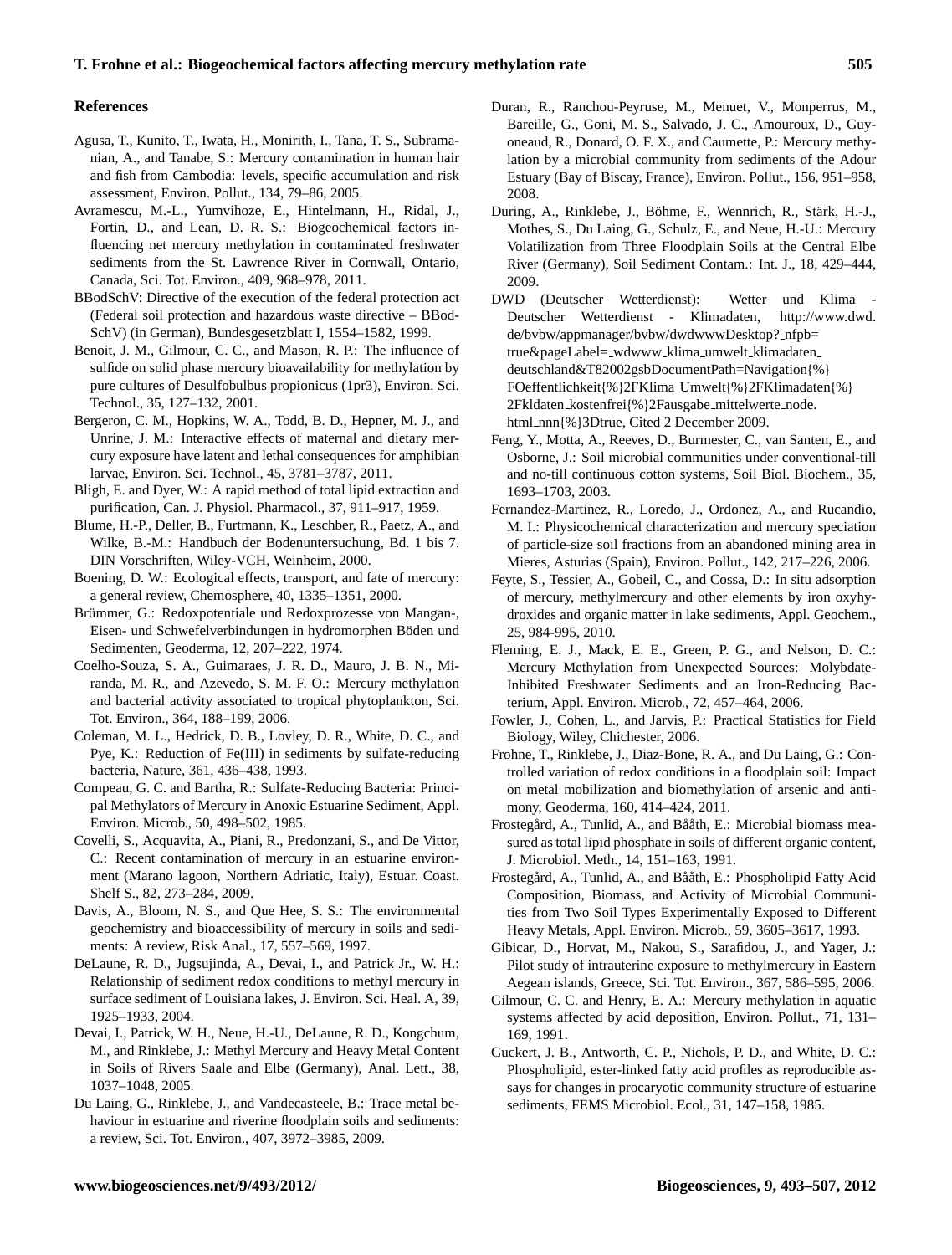- Han, S., Obraztsova, A., Pretto, P., Deheyn, D. D., Gieskes, J., and Tebo, B. M.: Sulfide and iron control on mercury speciation in anoxic estuarine sediment slurries, Mar. Chem., 111, 214–220, 2008.
- Harris-Hellal, J., Grimaldi, M., Garnier-Zarli, E., and Bousserrhine, N.: Mercury mobilization by chemical and microbial iron oxide reduction in soils of French Guyana, Biogeochemistry, 103, 223– 234, 2011.
- Hintelmann, H. and Wilken, R.-D.: Levels of total mercury and methylmercury compounds in sediments of the polluted Elbe River: influence of seasonally and spatially varying environmental factors, Sci. Tot. Environ., 166, 1–10, 1995.
- Hollweg, T. A., Gilmour, C. C., and Mason, R. P.: Methylmercury production in sediments of Chesapeake Bay and the mid-Atlantic continental margin, Mar. Chem., 114, 86–101, 2009.
- IUSS-ISRIC-FAO: World reference base for soil resources. A framework for international classification, correlation and communication, World Soil Resources Reports, 103, 128 S., Rome (FAO), 2006.
- Karlsson, T. and Skyllberg, U.: Bonding of ppb levels of methyl mercury to reduced sulfur groups in soil organic matter, Environ. Sci. Technol., 37, 4912–4918, 2003.
- Kerin, E. J., Gilmour, C. C., Roden, E., Suzuki, M. T., Coates, J. D., and Mason, R. P.: Mercury Methylation by Dissimilatory Iron-Reducing Bacteria, Appl. Environ. Microb., 72, 7919–7921, 2006.
- Khwaja, A. R., Bloom, P. R., and Brezonik, P. L.: Binding Constants of Divalent Mercury ( $Hg^{2+}$ ) in Soil Humic Acids and Soil Organic Matter Environ. Sci. Technol., 40, 844–849, 2006.
- King, J. K., Harmon, S. M., Fu, T. T., and Gladden, J. B.: Mercury removal, methylmercury formation, and sulfate-reducing bacteria profiles in wetland mesocosms, Chemosphere, 46, 859–870, 2002.
- Kohring, L. L., Ringelberg, D. B., Devereux, R., Stahl, D. A., Mittelman, M. W., and White, D. C.: Comparison of phylogenetic relationships based on phospholipid fatty acid profiles and ribosomal RNA sequence similarities among dissimilatory sulfatereducing bacteria, FEMS Microbiol. Lett., 119, 303–308, 1994.
- Koretsky, C. M., Haveman, M., Beuving, L., Cuellar, A., Shattuck, T., and Wagner, M.: Spatial variation of redox and trace metal geochemistry in a minerotrophic fen, Biogeochemistry, 86, 33– 62, 2007.
- Lambertsson, L. and Nilsson, M.: Organic material: The primary control on mercury methylation and ambient methyl mercury concentrations in estuarine sediments, Environ. Sci. Technol., 40, 1822–1829, 2006.
- Langer, U. and Rinklebe, J.: Lipid biomarkers for assessment of microbial communities in floodplain soils of the Elbe River (Germany), Wetlands, 29, 353–362, 2009.
- Lapanje, A., Zrimec, A., Drobne, D., and Rupnik, M.: Long-term Hg pollution-induced structural shifts of bacterial community in the terrestrial isopod (Porcellio scaber) gut, Environ. Pollut., 158, 3186–3193, 2010.
- Li, P., Feng, X., and Qiu, G.: Methylmercury exposure and health effects from rice and fish consumption: A review, Int. J. Environ. Res. Public Health, 7, 2666–2691, 2010.
- Liu, G., Cai, Y., Mao, Y., Scheidt, D., Kalla, P., Richards, J., Scinto, L. J., Tachiev, G., Roelant, D., and Appleby, C.: Spatial variability in mercury cycling and relevant biogeochemical controls in

the Florida Everglades, Environ. Sci. Technol., 43, 4361–4366, 2009.

- Macalady, J., Mack, E. E., Nelson, D. C., and Scow, K. M.: Sediment Microbial Community Structure and Mercury Methylation in Mercury-Polluted Clear Lake, California, Appl. Environ. Microb., 66, 1479–1488, 2000.
- Mehrotra, A. S. and Sedlak, D. L.: Decrease in net mercury methylation rates following iron amendment to anoxic wetland sediment slurries, Environ. Sci. Technol., 39, 2564–2570, 2005.
- Merritt, K. A. and Amirbahman, A.: Mercury methylation dynamics in estuarine and coastal marine environments - A critical review, Earth-Science reviews, 96, 54–86, 2009.
- Obrist, D., Johnson, D. W., and Lindberg, S. E.: Mercury concentrations and pools in four Sierra Nevada forest sites, and relationships to organic carbon and nitrogen, Biogeosciences, 6, 765– 777, [doi:10.5194/bg-6-765-2009,](http://dx.doi.org/10.5194/bg-6-765-2009) 2009.
- Ouddane, B., Mikac, N., Cundy, A. B., Quillet, L., and Fischer, J. C.: A comparative study of mercury distribution and methylation in mudflats from two microtidal estuaries: The Seine (France) and the Medway (United Kingdom), Appl. Geochem., 23, 618– 631, 2008.
- Oliveira, A., Pampulha, M. E., Neto, A. C., and Almeida, A. C.: Mercury tolerant diazotrophic bacteria in a long-term contaminated soil, Geoderma, 154, 359–363, 2010.
- Overesch, M., Rinklebe, J., Broll, G., and Neue, H.-U.: Metals and arsenic in soils and corresponding vegetation at Central Elbe river floodplains (Germany), Env. Poll., 145, 800–812, 2007.
- Pallud, C. and Van Capellen, P.: Kinetics of microbial sulfate reduction in estuarine sediments, Geochim. Cosmochim. Ac., 70, 1148–1162, 2006.
- Ravichandran, M.: Interactions between mercury and dissolved organic matter-a review, Chemosphere, 55, 319–331, 2004.
- Remy, S., Prudent, P., and Probst, J.-L.: Mercury speciation in soils of the industrialised Thur River catchment (Alsace, France), Appl. Geochem., 21, 1855–1867, 2006.
- Rinklebe, J. and Langer, U.: Microbial diversity in three floodplain soils at the Elbe River (Germany), Soil Biol. Biochem., 38, 2144–2151, 2006.
- Rinklebe, J., During, A., Overesch, M., Wennrich, R., Stark, H.-J., ¨ Mothes, S., and Neue, H.-U.: Optimization of the simple field method to determine mercury volatilization from soils – Examples of 13 sites in floodplain ecosystems at the Elbe River (Germany), Ecol. Eng., 35, 319–328, 2009.
- Rinklebe, J., During, A., Overesch, M., Du Laing, G., Wennrich, R., Stärk, H.-J., and Mothes, S.: Dynamics of mercury fluxes and their controlling factors in large Hg-polluted floodplain areas, Environ. Pollut., 158, 308–318, 2010.
- Ruggiero, P., Terzano, R., Spagnuolo, M., Cavalca, L., Colombo, M., Andreoni, V., Rao, M. A., Perucci, P., and Monaci, E.: Hg bioavailability and impact on bacterial communities in a longterm polluted soil, J. Environ. Monitor., 13, 145–156, 2011.
- Rupp, H., Rinklebe, J., Bolze, S., and Meissner, R.: A scaledepended approach to study pollution control processes in wetland soils using three different techniques, Ecol. Eng., 36, 1439– 1447, 2010.
- Schäfer, J. K., Yagi, J., Reinfelder, J. R., Cardona, T., Ellickson, K. M., Tel-Or, S., and Barkay, T.: Role of the Bacterial Organomercury Lyase (MerB) in Controlling Methylmercury Accumulation in Mercury-Contaminated Natural Waters, Environ. Sci. Tech-